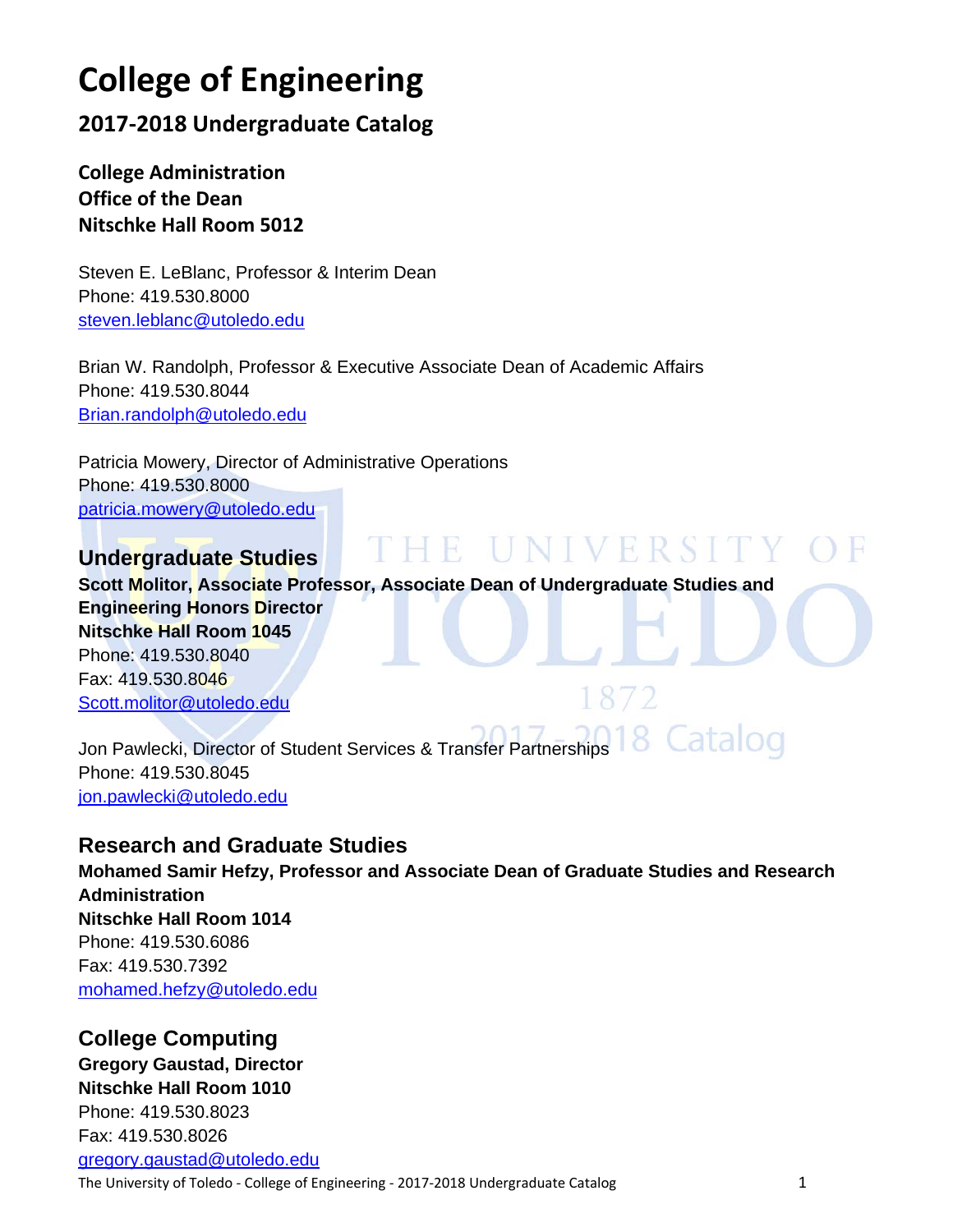## **Events & Facilities Management Sandra Stewart, Associate Resource Manager Nitschke Hall Room 5005**  Phone: 419.530.8014 Fax: 419.530.8006 sandra.stewart@utoledo.edu

## **Engineering Career Development Center**

**Vickie L. Kuntz, Director Nitschke Hall Room 1040**  Phone: 419.530.8054 Fax: 419.530.8056 vickie.kuntz@utoledo.edu

## **Academic Departments**

**Bioengineering Arun Nadarajah, Professor, Graduate Program Director and Chair Nitschke Hall Room 5051 UNIVERSITY** H R Phone: 419.530.8030 Fax: 419.530.8076 arunan.nadarajah@utoledo.edu

1872

2017 - 2018 Catalog

Robin Van Hoy, Asst. Dir. of Dept. Student Services robin.vanhoy@utoledo.edu

## **Chemical Engineering**

**G. Glenn Lipscomb, Professor and Chair Nitschke Hall Room 3048**  Phone: 419.530.8080 Fax: 419.530.8086 glenn.lipscomb@utoledo.edu

Dong-Shik Kim, Undergraduate Program Director dong.kim@utoledo.edu

Yakov Lapitsky, Graduate Program Director yakov.lapitsky@utoledo.edu

Chanda Raine, Assoc. Dir. of Dept. Student Services chanda.raine@utoledo.edu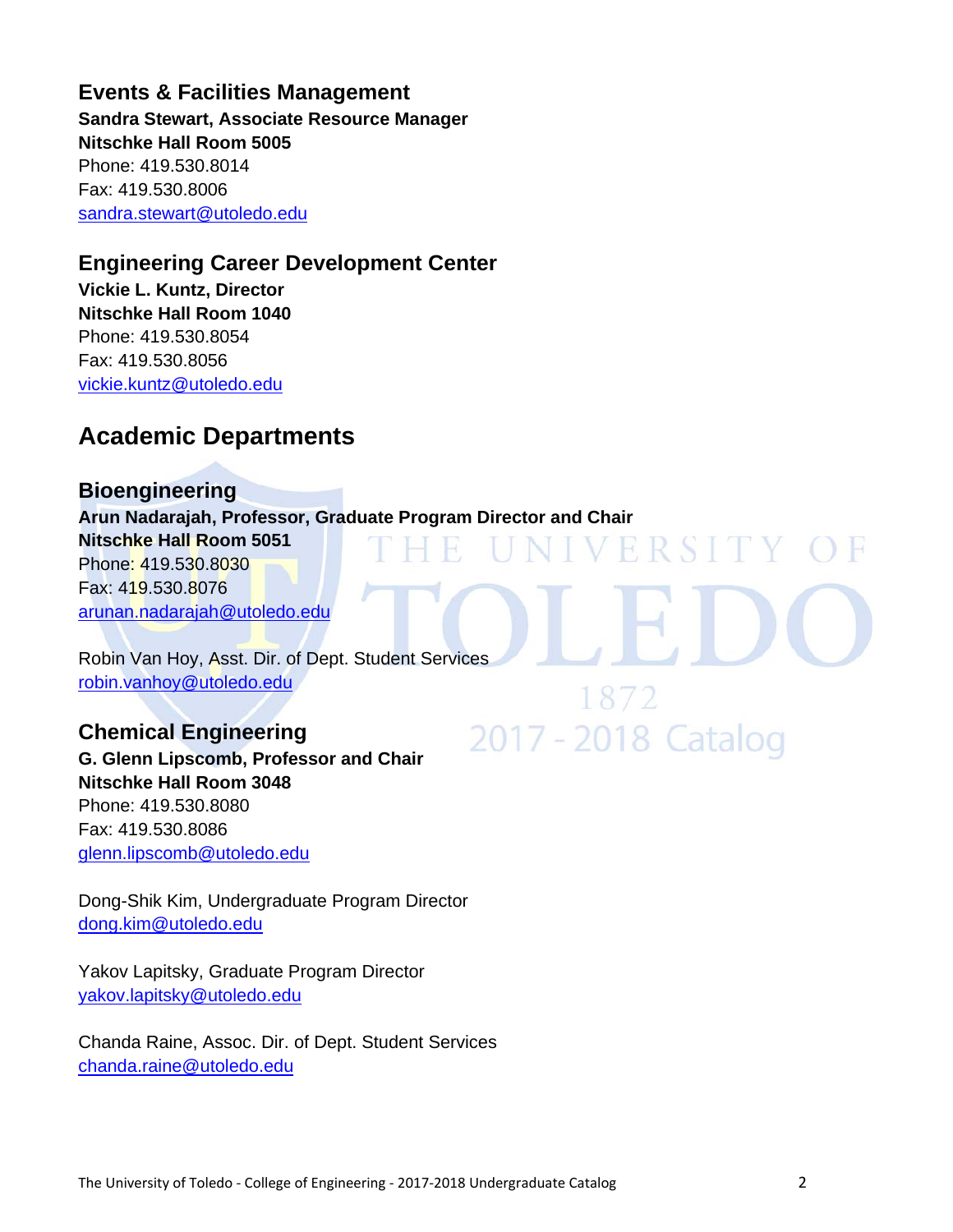## **Civil and Environmental Engineering**

**Ashok Kumar, Professor and Chair Nitschke Hall Room 3006**  Phone: 419.530.8115 Fax: 419.530.8116 ashok.kumar@utoledo.edu

Cyndee Gruden, Associate Chair Cyndee.gruden@utoledo.edu

**Electrical Engineering and Computer Science Mansoor Alam, Professor and Chair Nitschke Hall Room 2008**  Phone: 419.530.8140 Fax: 419.530.8146 mansoor.alam2@utoledo.edu

Daniel Georgiev, Graduate Program Director daniel.georgiev@utoledo.edu

Richard Molyet, Undergraduate Program Director NERST TY richard.molyet@utoledo.edu

Christie Hennen, Assoc. Dir. of Dept. Student Services christina.hennen@utoledo.edu

**Mechanical, Industrial and Manufacturing Engineering Abdollah A. Afjeh, Professor and Chair Nitschke Hall Room 4006**  Phone: 419.530.8210 Fax: 419.530.8206 abdollah.afjeh@utoledo.edu

Matthew Franchetti, Associate Chair and Undergraduate Program Director matthew.franchetti@utoledo.edu

Efstratios Nikolaidis, Graduate Program Director enikolai@eng.utoledo.edu

Debbra Kraftchick, Assoc. Dir. of Dept. Student Services debbra.kraftchick@utoledo.edu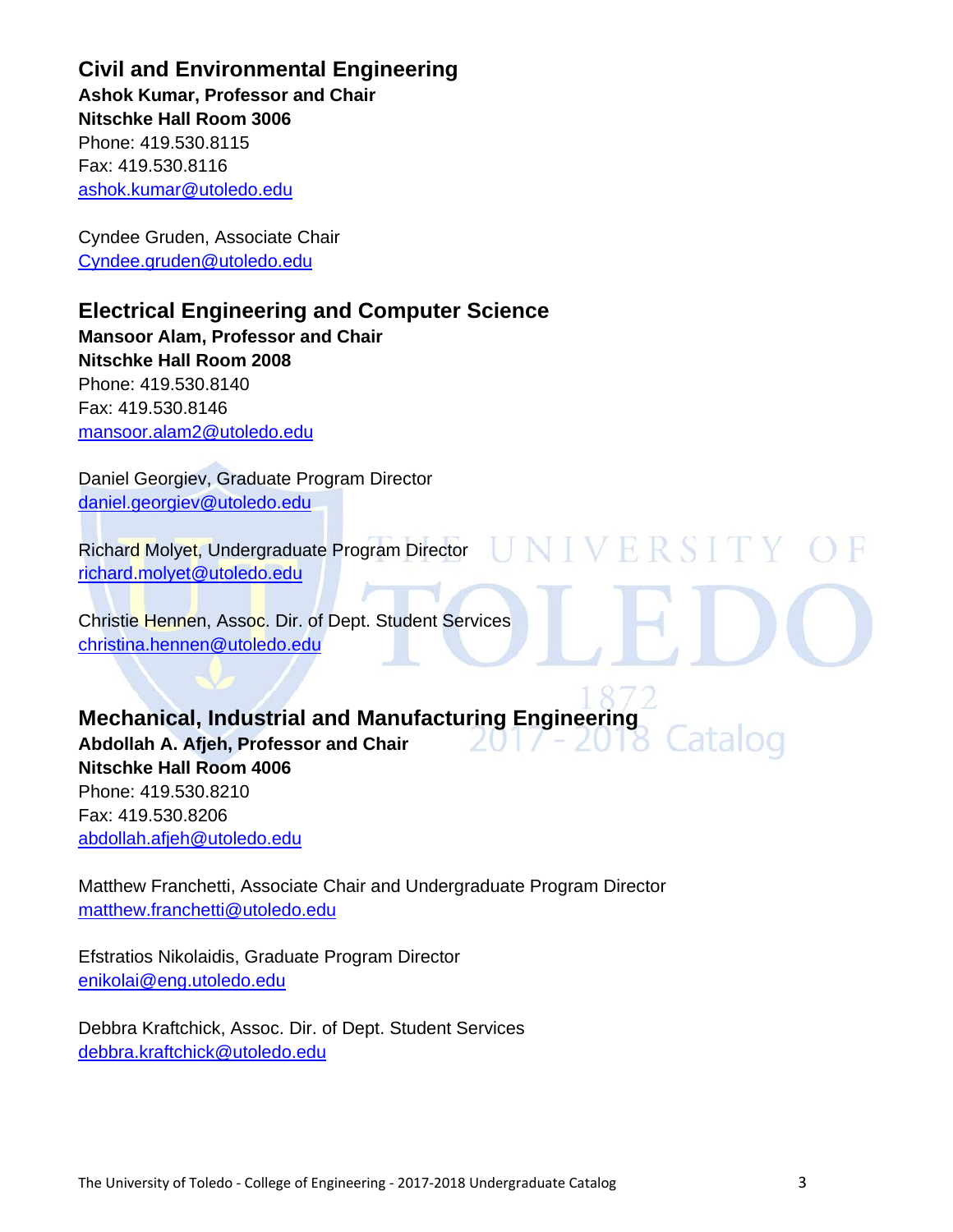## **Engineering Technology**

**Linda Beall, Associate Lecturer and Interim Chair North Engineering Room 1600** 

Phone: 419.530.3129 Fax: 419.530.3068 linda.beall@utoledo.edu

Richard A. Springman, Associate Chair and Director of Student Support Richard.springman@utoledo.edu

Jared Oluoch, CSET and IT Program Director jared.oluoch@utoledo.edu

William (Ted) Evans, EET Program Director William.evans@utoledo.edu

Nicholas Kissoff, CET Program Director and Director of Assessment and Accreditation Nicholas.kissoff@utoledo.edu

Carmen Cioc, MET Program Director carmen.cioc2@utoledo.edu

Myrna Rudder, Associate Director of Dept. Student Services myrna.rudder@utoledo.edu

## **Mission Statement**

The mission of the College of Engineering is to achieve prominence as a student-focused college that educates engineers of recognized quality to be leaders in engineering disciplines, technology and society; and as a college that enhances the well-being of the region, state and nation through the creation and transfer of new knowledge.

**HE UNIVERSITY** 

## **Accreditation**

The College of Engineering's Bachelor of Science programs in Bioengineering, Chemical Engineering, Civil Engineering, Computer Science and Engineering, Electrical Engineering and Mechanical Engineering are accredited by the Engineering Accreditation Commission (EAC) of ABET, www.abet.org. The program in Computer Science and Engineering is also accredited by the Computing Accreditation Commission (CAC) of ABET.

The Bachelor of Science programs in Computer Science and Engineering Technology, Construction Engineering Technology, Mechanical Engineering Technology and Electrical Engineering Technology are accredited by the Engineering Technology Accreditation Commission (ETAC) of ABET, www.abet.org. In addition, the Bachelor of Science programs in Computer Science and Engineering Technology and Information Technology are accredited by the Computing Accreditation Commission (CAC) of ABET.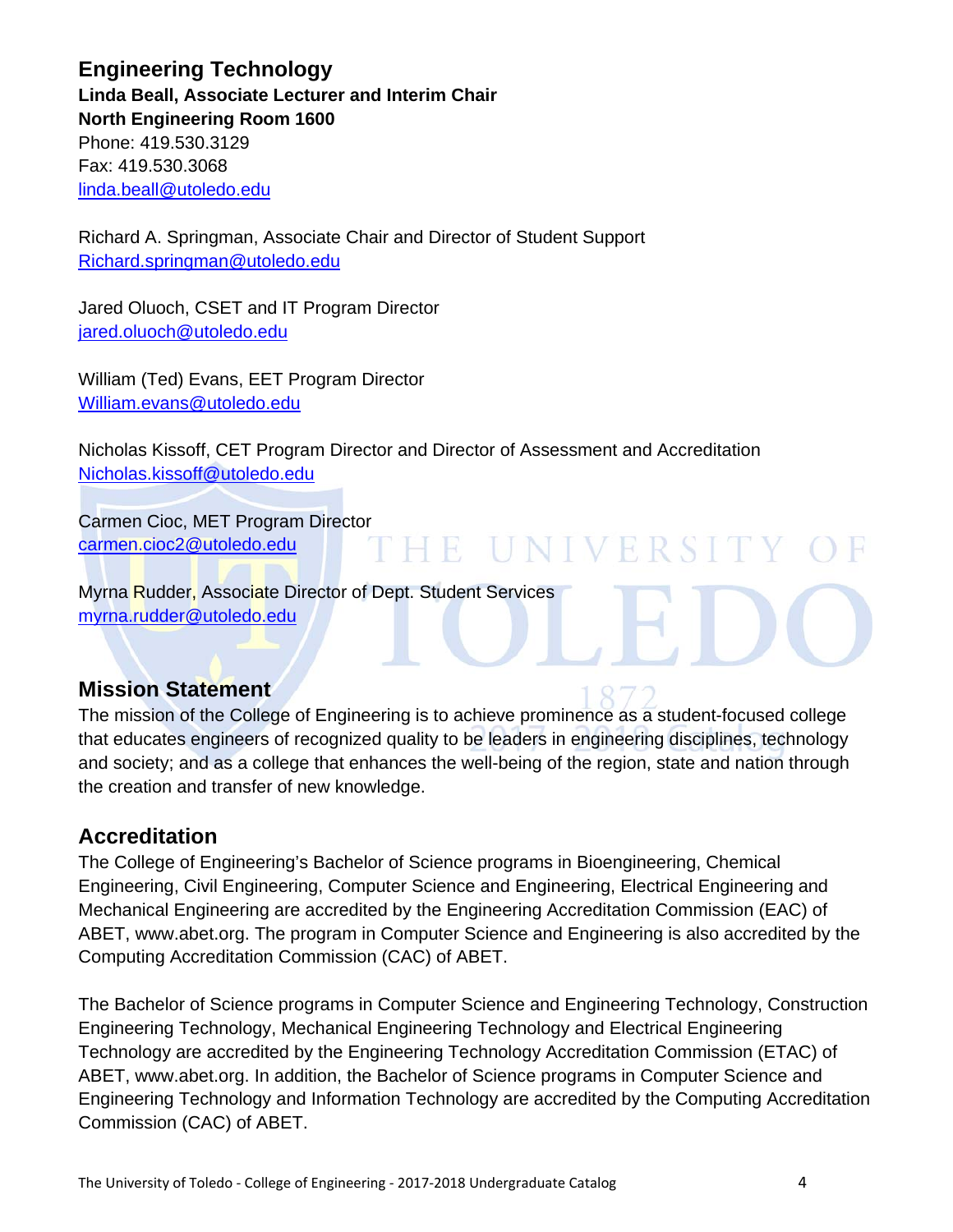## **Programs of Study**

#### **Undergraduate Degree Programs**

The College of Engineering offers seven Bachelor of Science in Engineering programs – Bioengineering, Chemical Engineering, Civil Engineering, Computer Science and Engineering, Electrical Engineering, Environmental Engineering and Mechanical Engineering. The college also offers four Bachelor of Science in Engineering Technology programs - Computer Science and Engineering Technology, Construction Engineering Technology, Electrical Engineering Technology and Mechanical Engineering Technology - and a Bachelor of Science program in Information Technology. A mechanical concentration is available in the Electrical Engineering Technology program. A minor in Computer Science and Engineering is also available. Details are found in the Undergraduate Degree Programs of Study section of this catalog.

Students may wish to consider a dual degree plan within the College of Engineering. Depending on which two curricula are involved, careful planning from the beginning may permit the completion of both degrees with less than a full year of additional study. In any dual degree plan, the student must be accepted by both major departments and have an adviser from each of the two degree programs. With any combination, the curricular requirements of each individual degree must be met.

THE UNIVERSITY

#### **Graduate Programs**

The College of Engineering also offers a full range of graduate programs. Refer to the Graduate School section for information on programs and policies specifically related to graduate students.

#### **Cooperative (Co-op) Education Program**

Students in the engineering programs must complete a cooperative (co-op) educational requirement. The purpose of the co-op program is to provide students with career-related experiences. The program also helps students defray the cost of their education and enhances employment opportunities after graduation. The curriculum in each of the Bachelor of Science in Engineering degree programs is set up to accommodate four, and in some cases five, co-op assignments. To satisfy the requirement, a student must successfully complete at least three registered, semester-long work experiences, alternating with semesters of coursework, but many participate in four or more. The student pays a \$475 fee when registered for each of the required coop experiences. Successful completion of each registered work experience appears on the student's transcript. A student with a registered work experience is considered a full time student for that term. The College will assist students in finding co-op positions, but does not guarantee placement. Elaborations on implementation policies are available in the College's Career Development Center.

For students in the Engineering Technology degree programs, participation in the co-op program is optional. Students who wish to participate in this program should contact the Career Development Center in the College of Engineering at 419.530.8050.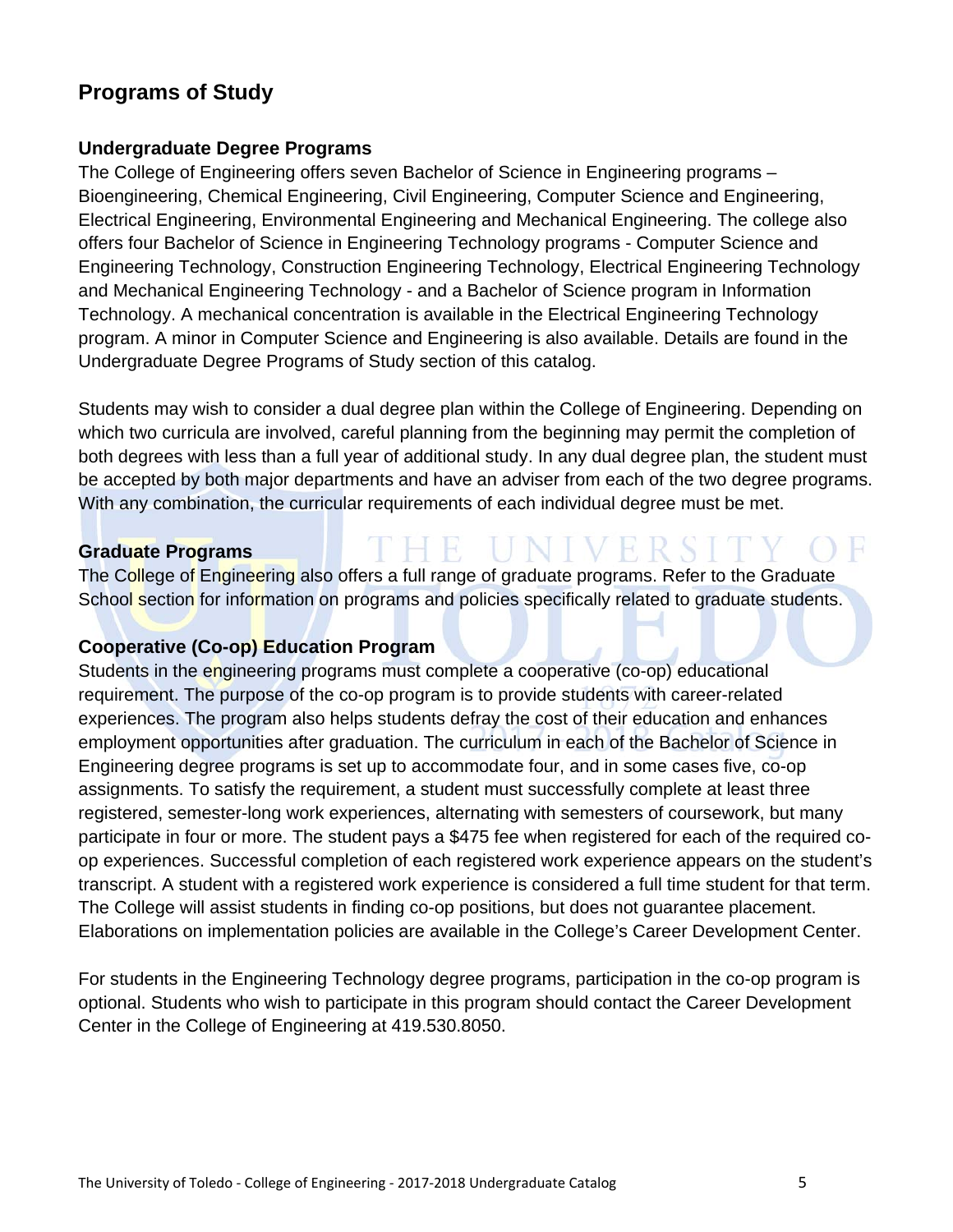## **Admission Requirements**

### **First Time Freshmen**

To be considered for admission to any Bachelor of Science program in Engineering, first time freshman students need a minimum cumulative high school GPA of 3.0 or GED average standard score of 510 in the 2002 format or 730 in the 2014 format with a Mathematical Reasoning sub-score of 190. A minimum ACT composite score of 22 or SAT combined score of 1110 **and** a minimum ACT math score of 22 or SAT math score of 550 are also required. Students also must successfully complete a minimum of four years of high school mathematics with fourth year emphasis on trigonometry or pre-calculus and high school chemistry. High school physics also is strongly recommended. Students who do not meet the minimum requirements will be considered for admission to an Engineering Technology program or they may choose another University program.

To be considered for admission to one of the Bachelor of Science in Engineering Technology programs or information technology program, first time freshman students need a minimum cumulative high school GPA of 2.5 or GED average standard score of 480 in the 2002 format or 700 in the 2014 format with a Mathematical Reasoning sub-score of 180. A minimum ACT composite score of 21 or SAT combined score of 1070 **and** a minimum ACT math score of 20 or SAT math score of 510 are also required. Students who do not meet the minimum requirements will be considered for admission to the University College Exploratory Studies program or may choose another University program.

#### **Transfer Students**

Transfer students seeking admission to the Bachelor of Science programs in Bioengineering, Chemical Engineering, Civil Engineering, Computer Science and Engineering, Electrical Engineering, Environmental Engineering or Mechanical Engineering must have a minimum GPA of 2.75 from all previous college or university work and have college credit equivalent to MATH 1850 Calculus I and CHEM 1230 General Chemistry with grades of C or higher.

Students transferring into the College of Engineering Bachelor of Science in Engineering Technology programs in Computer Science and Engineering Technology, Construction Engineering Technology, Electrical Engineering Technology and Mechanical Engineering Technology must have obtained a minimum cumulative GPA of 2.0 from all previous college or university work. Equivalent credit for MATH 1330 Trigonometry with a grade of C or higher is strongly recommended. A minimum cumulative GPA of 2.25 from all previous college or university work is required to transfer into the College of Engineering Bachelor of Science program in Information Technology. Students not admitted to an engineering program may not take engineering courses unless those courses are required for a degree program outside of engineering.

Students transferring from other institutions must earn at least 32 hours of undergraduate credit in residence at The University of Toledo. At least 14 of these must be in the major area. The remaining credit hours are to be in engineering topics or in other areas that satisfy degree requirements.

Full-time students must take their last semester in residence and part-time students must take their last 14 hours in residence unless exceptional arrangements have been made in advance with the Associate Dean of Undergraduate Studies in the College of Engineering.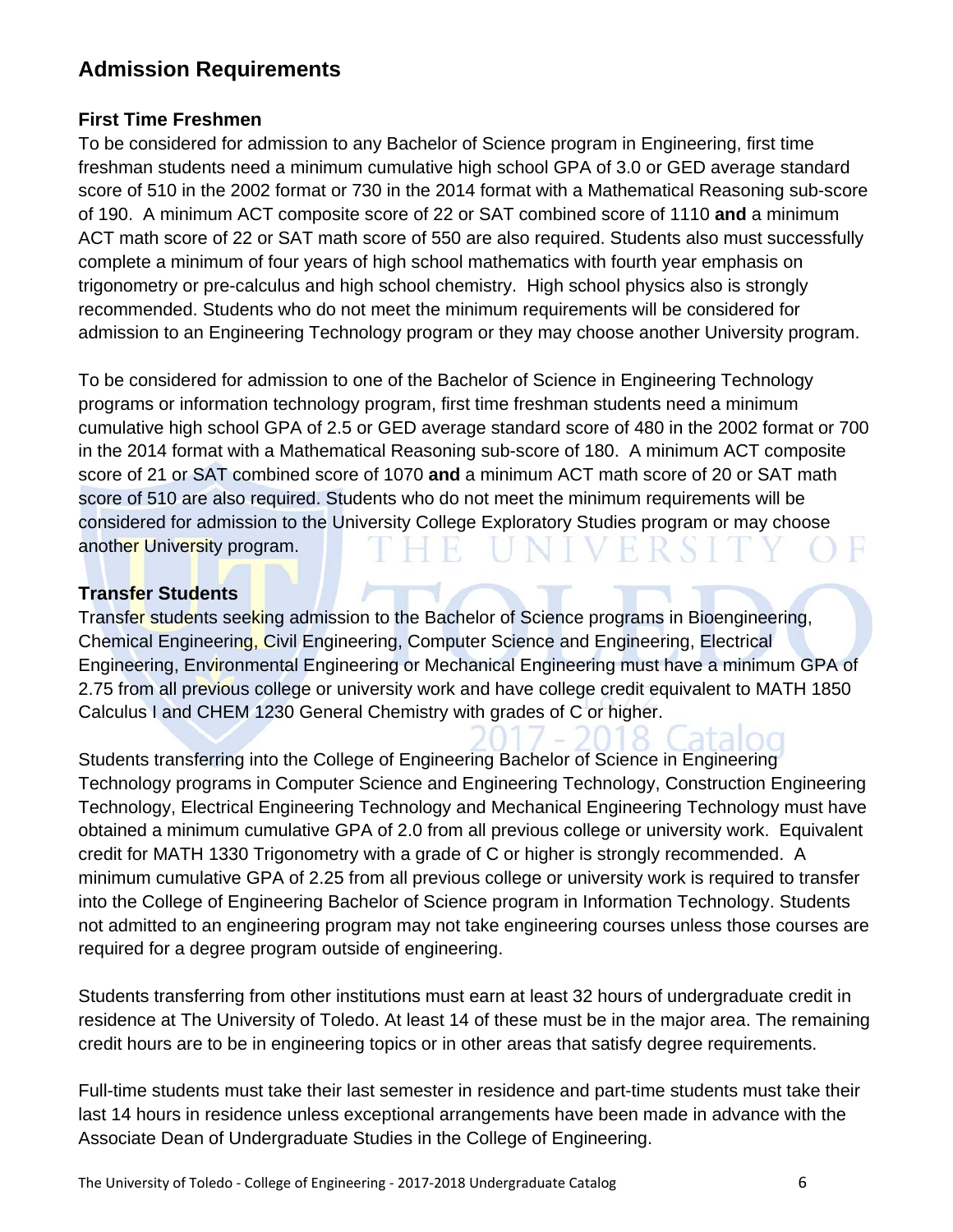## **Honors Program**

The Honors Program in the College of Engineering provides opportunities for challenging and individual study to undergraduate students of unusually high ability, motivation and initiative. Students with a minimum high school GPA of 3.5 and a minimum ACT composite of 25 are encouraged to apply. Current University of Toledo students and transfer students may apply for admission to the Honors Program if they have completed at least 15, but not more than 60, graded semester hours with a minimum UT GPA of at least 3.5, and have been interviewed by an honors adviser. All admissions to the Honors Program are granted on a space-available basis.

To receive the College Honors citation upon graduation from an engineering bachelor's degree program, the following criteria must be met:

- 1. A minimum higher education GPA of 3.3.
- 2. A total of 33 semester hours in honors courses, six hours of which must be in the interdisciplinary honors area and ten hours of which must be in honors courses offered by the UT College of Engineering.
- 3. An honors thesis or honors project.

## **Academic Policies**

# THE UNIVERSITY OF

1872

Students in the College of Engineering are subject to the general regulations that apply to all students enrolled in The University of Toledo. Refer to the *UT Policy website* for academic policies that apply to all students. In addition, certain regulations apply only to those who are enrolled in the College of Engineering. These are described below.

## **Bachelor of Science Degree Requirements** 2017 - 2018 Catalog

A total of 128 hours of course credit is required for all Bachelor of Science degree programs offered by the College of Engineering, not including co-op hours. To obtain a degree in an undergraduate program, students must have the proper number of credit hours in courses required for the curriculum, a minimum overall cumulative GPA of 2.0, and a minimum GPA of 2.0 in the student's major. When a course is repeated, only the grade the last time a course was taken is used in the calculation of the major GPA.

All Bachelor of Science degree programs offered by the College of Engineering have a common structure of mathematics, basic sciences, humanities/fine arts, social sciences, multicultural studies and engineering topics. Three semesters of co-operative education are required for all seven Engineering Science degree programs, and are optional for all five Engineering Technology degree programs.

The required curriculum and recommended course sequence for each program is presented on the website of the department offering that program. These curricula permit the student to complete the Engineering Science degree requirements with co-op in five years and the Engineering Technology degree requirements without co-op in four years.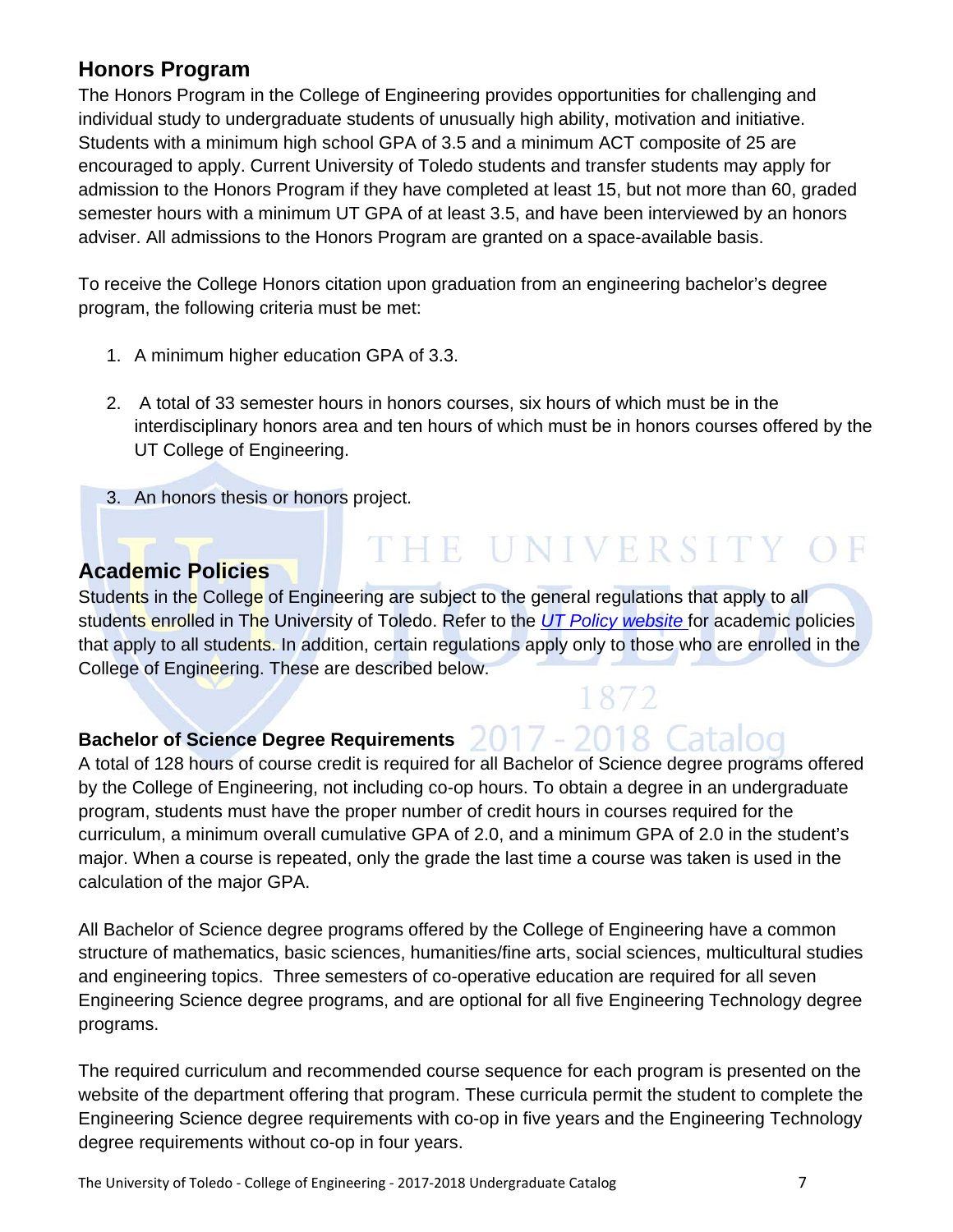## **University Core Curriculum**

All degree candidates are required to complete between 36 - 42 credit hours of courses that comprise the University Core Curriculum. The courses are distributed in the areas of English composition, humanities/fine arts, social sciences, natural sciences, mathematics, and multicultural studies. Completing the University Core Curriculum will satisfy the humanities/fine arts, social sciences and multicultural requirement in all College of Engineering Bachelor of Science degree programs.

## **Pass/No Credit Option**

Engineering students do not have the option to take any courses required for their Bachelor of Science degree programs on a pass/no credit basis.

## **Repeated Courses/GPA Recalculation**

Students may repeat a previously attempted course. If the grade in the repeated course is higher, the student may petition the college in which the course is taught to have the initial grade excluded from the overall GPA calculation. There is a limit of 12 total credit hours eligible for GPA recalculation. Complete information about the GPA Recalculation Policy may be found in the *UT Policy website*. Note that all grades, including those for repeated courses, will be included in the determination of eligibility for graduation honors, fellowships, or other distinctions awarded on the basis of GPA. However, when a course in the major is repeated, only the grade the last time the course is taken is used in the major GPA calculation.

#### **Required Academic Performance**

All students are expected to maintain a minimum cumulative GPA of 2.0. A student who achieves a cumulative GPA below 2.0 will be placed on probation and is expected to achieve a term GPA above 2.0 during subsequent semesters in order to achieve a cumulative GPA above 2.0. A term GPA below 2.0 while on probation will lead to suspension or dismissal according to the policy 2017 - 2018 Catalog outlined in the next section.

After 100 hours have been attempted, students should obtain a degree audit from the myUT portal to formulate plans for completion of the program and to receive degree approval of the Associate Dean of Undergraduate Studies. Preparation of the final semester schedules should be completed to insure that all degree requirements will be met. Application for graduation should be made to the via the myUT portal before the published deadline, in accordance with the procedures noted in the General Section of this catalog.

## **Probation, Suspension, Readmission and Dismissal**

After each semester, each student's progress is reviewed. Students who do not meet the minimum academic achievement level will be placed on probation or, if already on probation, may be suspended or dismissed from the college according to the rules below:

#### **Probation**

A student whose cumulative GPA is less than 2.0 will be placed on probation. In successive semesters, a student may remain in school as long as he/she continues to earn a GPA greater than 2.0 in each term. However, the student will remain on probation as long as the cumulative GPA is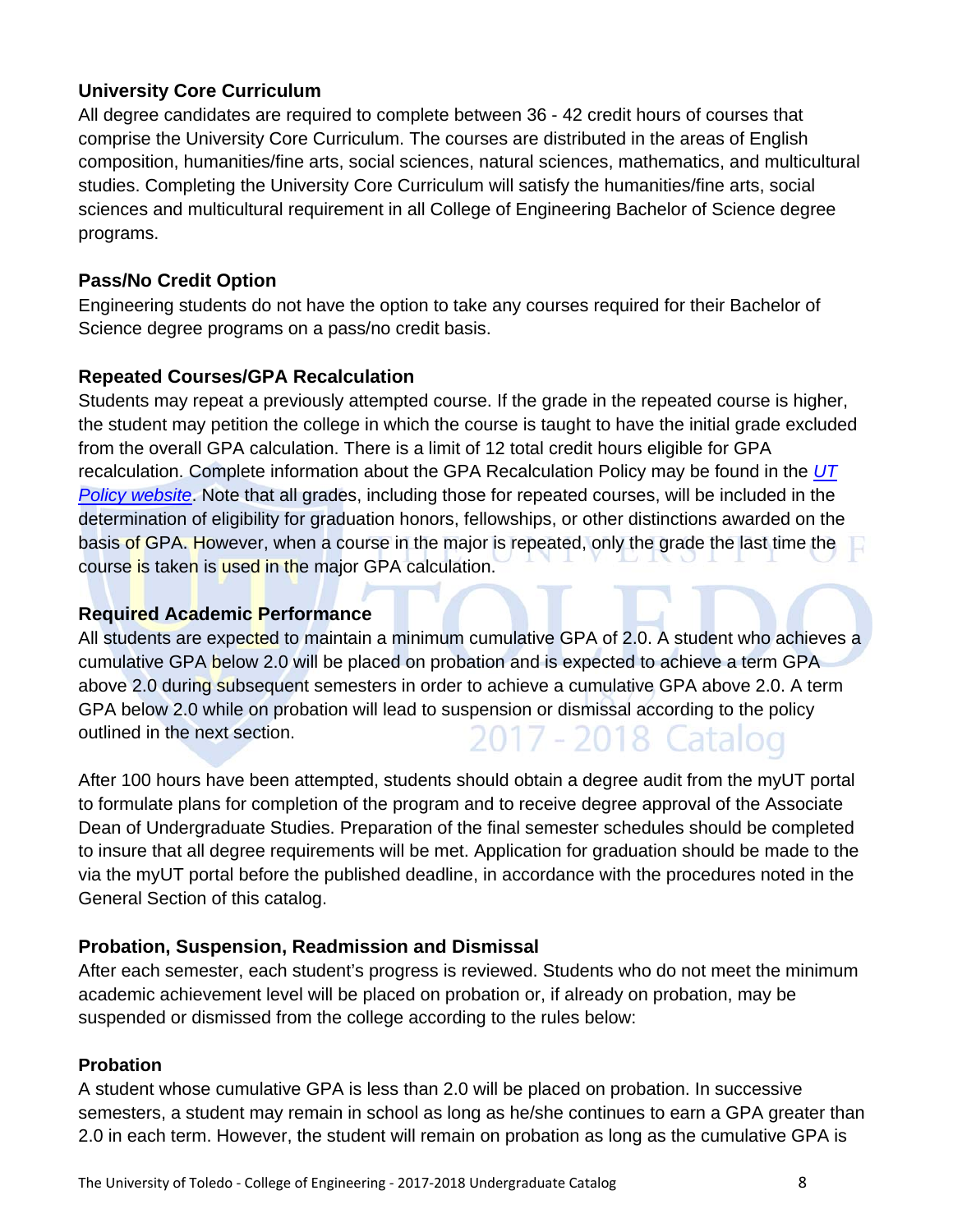below 2.0. A student is removed from probation when the cumulative GPA is above 2.0. Students on probation will not be permitted to interview for co-op positions.

#### **Suspension**

A student on probation whose cumulative and current semester GPA is below 2.0 will be subject to suspension from the college during the subsequent Fall or Spring semester. Suspended students will not be allowed to take any courses at UT or at other institutions. If a suspended student takes courses at another institution and wishes to petition for readmission to the UT College of Engineering, then they must successfully petition for readmission **and** meet transfer student admission requirements described above.

## **Dismissal**

If readmission is granted after a suspension, a student whose cumulative and current semester GPA is below 2.0 will be subject to dismissal from the College of Engineering for a minimum of one full calendar year. Dismissed students will not be allowed to take any courses at UT or at other institutions. If a dismissed student takes courses at another institution and wishes to petition for readmission to the UT College of Engineering, then they must successfully petition for readmission **and** meet transfer student admission requirements described above.

## **Readmission**

Suspended or dismissed students must submit a written petition to the Associate Dean of Undergraduate Studies in order to gain readmission after the term of suspension or dismissal has been completed. Readmission decisions will be made by the Associate Dean of Undergraduate Studies in conjunction with the Undergraduate Program Director of the degree program to which the student is requesting readmission. Readmission petitions must be received before 5 pm on July 15<sup>th</sup> for Fall readmission, before 5 pm on November 15<sup>th</sup> for Spring readmission, and before 5 pm on April 1<sup>st</sup> for Summer readmission.

## 1872 2017 - 2018 Catalog

## **Professional Registration**

Registration by the State of Ohio as a Professional Engineer is important for professional practice and requires four to eight years of engineering experience after graduation. The first step is applying for and passing the Fundamentals of Engineering (FE) examination, a computer-based exam given during four two-month windows each year at testing centers around the state. Application deadlines for these examinations are several months before testing dates.

All engineering graduates are strongly encouraged to take the FE near their date of graduation and are permitted to sit for the exam during their final semester of enrollment prior to graduation. After four years of acceptable engineering experience, the State Board of Registration will permit the engineering graduate to take the Professional Engineers (PE) examination. Engineering technology graduates must pass the FE exam and need a minimum of eight years of acceptable engineering experience before taking the PE exam.

The University of Toledo ‐ College of Engineering ‐ 2017‐2018 Undergraduate Catalog 9 Applications should be filed to meet published deadlines of the National Council of Examiners for Engineering and Surveying and the State Board of Registration in Columbus. Additional information is available in the Ohio Board of Professional Engineers and Surveyors at http://www.peps.ohio.gov/ or from the National Council of Examiners for Engineering and Surveying at http://ncees.org.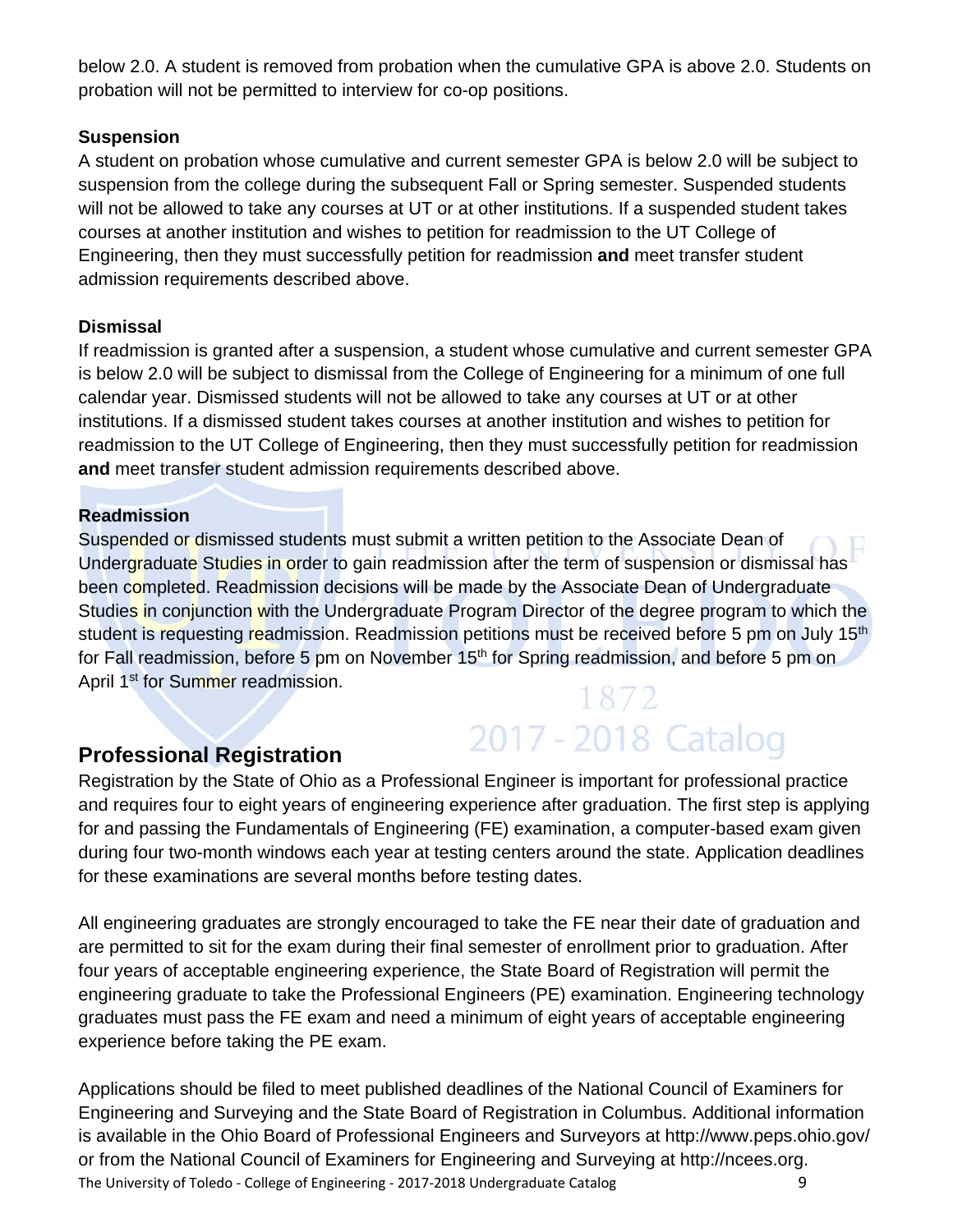## **Undergraduate Degree Programs of Study**

The Bachelor of Science in Engineering degree programs accredited by the Engineering Accreditation Commission (EAC) of ABET must demonstrate that their graduates attain the following outcomes:

(a) An ability to apply knowledge of mathematics, science, and engineering

(b) An ability to design and conduct experiments, as well as to analyze and interpret data

(c) An ability to design a system, component, or process to meet desired needs within realistic constraints such as economic, environmental, social, political, ethical, health and safety, manufacturability, and sustainability

- (d) An ability to function on multidisciplinary teams
- (e) An ability to identify, formulate, and solve engineering problems
- (f) An understanding of professional and ethical responsibility
- (g) An ability to communicate effectively

(h) The broad education necessary to understand the impact of engineering solutions in a global, economic, environmental, and societal context

(i) A recognition of the need for, and an ability to engage in life-long learning

(j) A knowledge of contemporary issues

(k) An ability to use the techniques, skills, and modern engineering tools necessary for engineering practice. E HNTVERS

The Bachelor of Science in Engineering Technology degree programs accredited by the Engineering Technology Accreditation Commission (ETAC) of ABET must demonstrate that their graduates attain the following outcomes:

(a) An ability to select and apply the knowledge, techniques, skills, and modern tools of their discipline to broadly defined engineering technology activities

(b) An ability to select and apply a knowledge of mathematics, science, engineering, and technology to engineering technology problems that require the application of principles and applied procedures or methodologies

(c) An ability to conduct standard tests and measurements; to conduct, analyze and interpret experiments; and to apply experimental results to improve processes

(d) An ability to design systems, components, or processes for broadly-defined engineering technology problems appropriate to program educational objectives

(e) An ability to function effectively as a member or leader on a technical team

(f) An ability to identify, analyze and solve broadly-defined engineering technology problems

(g) An ability to apply written, oral, and graphical communication in both technical and nontechnical environments; and an ability to identify and use appropriate technical literature

(h) An understanding of the need for and an ability to engage in self-directed continuing professional development

(i) An understanding of and a commitment to address professional and ethical responsibilities including a respect for diversity

(j) A knowledge of the impact of engineering technology solutions in a societal and global context, and

(k) A commitment to quality, timeliness, and continuous improvement.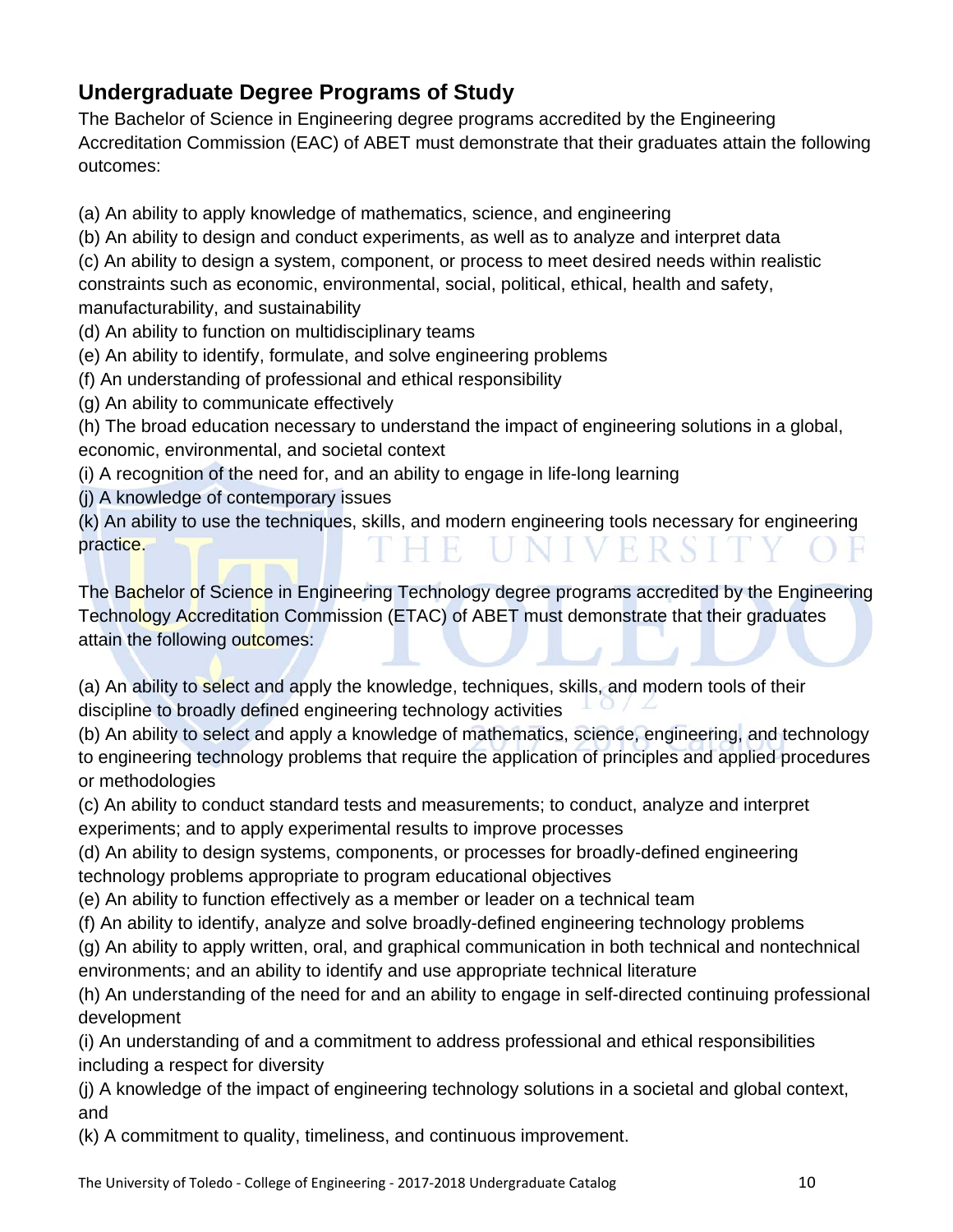The Bachelor of Science in Engineering and Engineering Technology degree programs accredited by the Computing Accreditation Commission (CAC) of ABET must demonstrate that their graduates attain the following outcomes:

(a) An ability to apply knowledge of computing and mathematics appropriate to the discipline

(b) An ability to analyze a problem, and identify and define the computing requirements appropriate to its solution

(c) An ability to design, implement, and evaluate a computer-based system, process, component, or program to meet desired needs

(d) An ability to function effectively on teams to accomplish a common goal

(e) An understanding of professional, ethical, legal, security and social issues and responsibilities

(f) An ability to communicate effectively with a range of audiences

(g) An ability to analyze the local and global impact of computing on individuals, organizations, and society

(h) Recognition of the need for and an ability to engage in continuing professional development

(i) An ability to use current techniques, skills, and tools necessary for computing practice.

## **Minor in Computer Science and Engineering**

Students may earn a minor in computer science and engineering (CSE) by completing the six required courses listed below, plus two courses selected from the list of advanced courses. To be eligible to register for these courses, students must be coded as CSE minor candidates and have successfully completed MATH 1850 and MATH 1860. A GPA of 2.0 is required in the EECS courses.

## **Required courses:**

EECS 1100 Digital Logic Design .............4 EECS 1510 Introduction to Object Oriented Programming 3 EECS 2500 Linear Data Structures .........3 2017 - 2018 Catalog EECS 2510 Nonlinear Data Structures ....3 EECS 2520 Discrete Structures ...............3 EECS 2110 Computer Architecture and Organization 3

## **Advanced courses (select two):**

EECS 3540 Operating Systems and Systems Programming 3 EECS 3100 Embedded Systems .............4 EECS 3550 Software Engineering ...........3 EECS 4100 Theory of Computation ……..3 EECS 4130 Digital Design ......................3 EECS 4500 Programming Language Paradigms 3 EECS 4510 Translation Systems ............4 EECS 4530 Computer Graphics I ............4 EECS 4560 Database Systems I ............3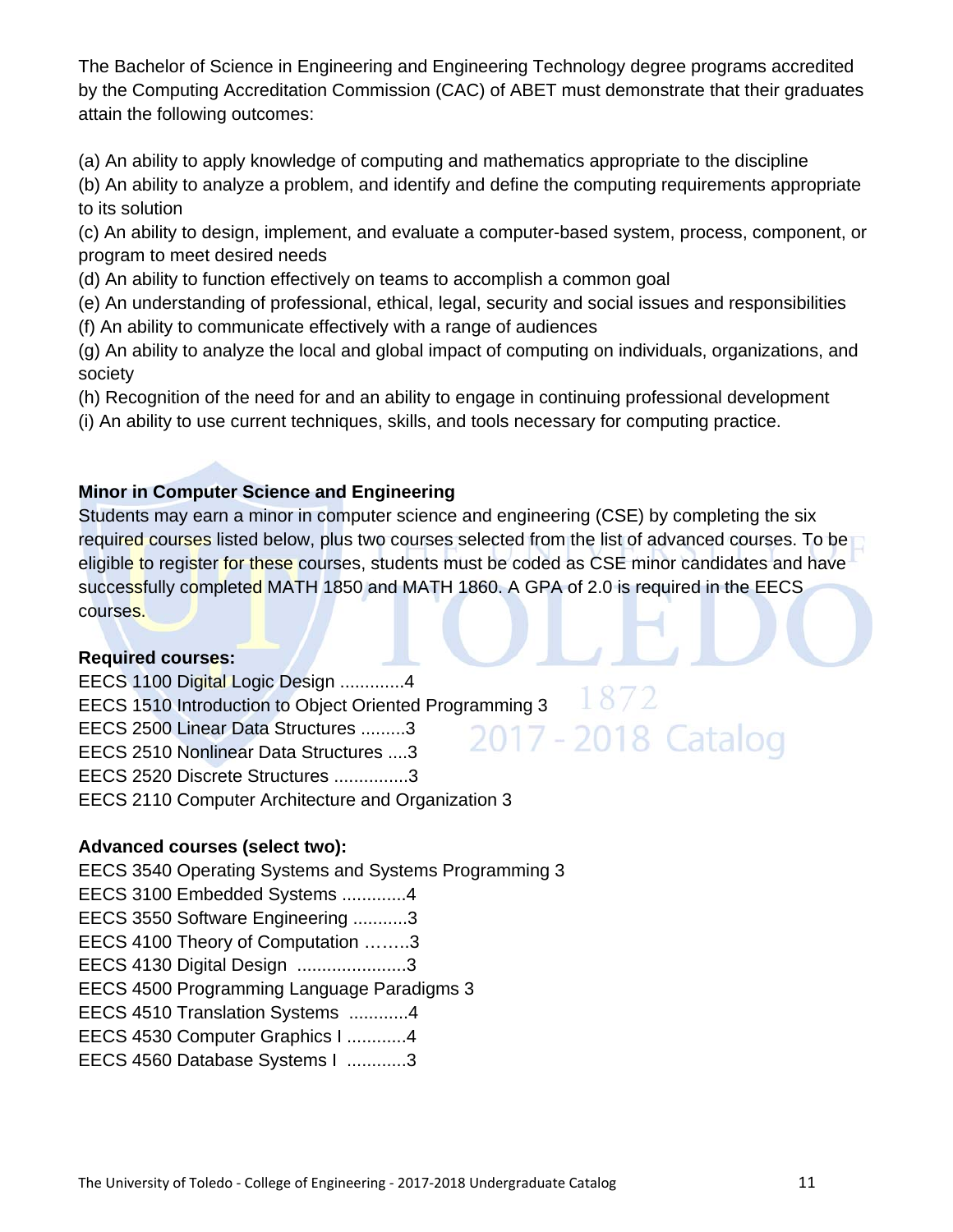## **Special Programs for Engineering Undergraduates**

## **Minor in Business Administration**

Engineering students may earn a Minor in Business Administration by earning a C or better in six business courses, plus at least one economics course. The economics requirement for the minor may be satisfied with MIME 2600 or with ECON 1150 and 1200. The six business courses must include BUAD 2040, while the other five may be selected from the list in the College of Business and Innovation section. For students whose goal is to earn an M.B.A., the following six courses are recommended:

- BUAD 2040 Financial Accounting Information
- BUAD 2050 Accounting for Business Decision Making
- BUAD 2070 Business Statistics and Analytics
- BUAD 3010 Principles of Marketing
- BUAD 3020 Principles of Manufacturing and Service Systems
- BUAD 3040 Principles of Financial Management

Students not interested in an M.B.A. may wish to make substitutions in this list. For example, IBUS 3150, Understanding Cultural Differences for Business, could be used in place of any of the above courses except BUAD 2040, to simultaneously satisfy part of the multicultural requirement in the University Core Curriculum. The flexibility of the requirements allows students to focus in areas such as marketing, sales, finance, management or entrepreneurship.

Students must be sophomores to take the 2000-level business courses and juniors to take the 3000level courses. Also, BUAD 2040 must be taken before BUAD 3040, and the economics requirement must be satisfied before taking BUAD 3010. Otherwise, business prerequisites are waived for engineering students. Students should register with the College of Business and Innovation to become candidates for the business minor.

2017 - 2018. Catal

Students in the Mechanical Engineering program may use one of the business courses as a technical elective. Students in the Electrical Engineering program may use one of the business courses as a technical elective if they complete the business minor requirements. Students in the Civil Engineering program may use BUAD 2040 as a technical elective if they complete the business minor requirements. Students in the Chemical or Computer Science and Engineering programs may use business courses as free electives. Students in Engineering Technology programs may use one or more of the business courses as professional development electives.

Students interested in a business minor should consult advisers in the College of Business and Innovation and the College of Engineering.

## **Early Admission to Master of Science in Engineering**

The College of Engineering offers students currently enrolled in a Bachelor of Science in Engineering program at The University of Toledo an opportunity to begin work toward a Master of Science in Engineering degree. This option offers talented students who intend to continue their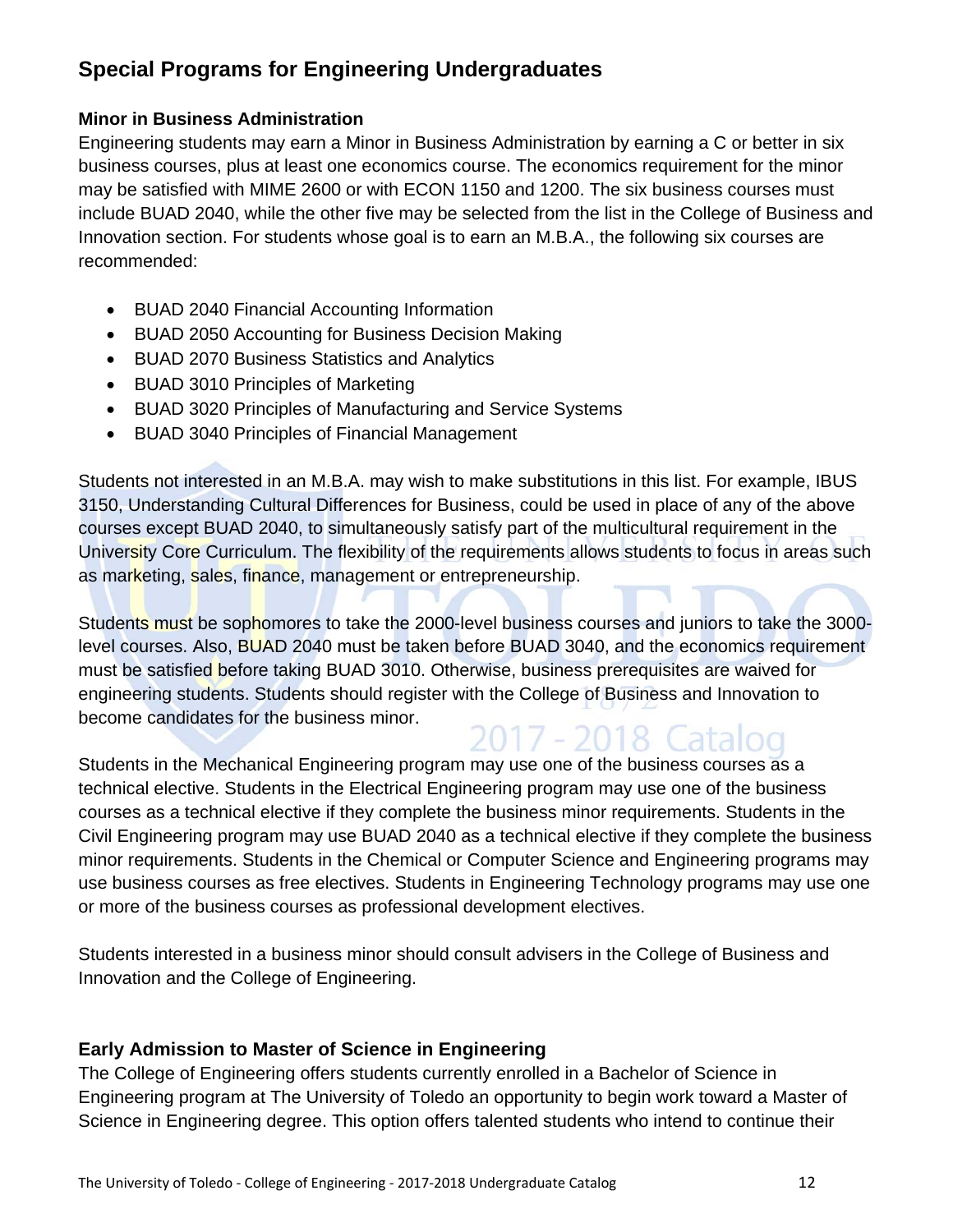education beyond the B.S. a unique opportunity to begin their graduate research activities at an earlier stage in their career and proceed into the graduate programs in a timely manner.

Up to nine semester credit hours of graduate-level technical elective or required courses may be applied toward the B.S. degree in lieu of selected undergraduate elective courses, subject to specific departmental restrictions. Only 5000-level or higher engineering courses taken at The University of Toledo may be applied toward this option. In addition, an approved M.S. plan of study must be filed indicating those courses that will be accepted in lieu of specific B.S. course requirements. Application and admission requirements are described in the graduate section of the catalog.

Normally, the Bachelor of Science in Engineering degree programs (with co-op) require five years and the Master of Science in Engineering degree programs require an additional two years. It is anticipated that by participating in this option, a total of six years will be required for the completion of both degrees.

## **Joint B.S. in Engineering or Engineering Technology/M.B.A. Program**

The College of Business and Innovation, in conjunction with the College of Engineering, offers a program whereby a student may earn a Bachelor of Science in engineering or Engineering Technology and a master of business administration (M.B.A.). This program provides a unique opportunity to combine business and engineering skills to prepare graduates for global competitiveness and supports the mission to prepare corporate leaders for the future. The program should be particularly attractive to students who want to start their own company or who simply want to develop an appreciation for how engineering and business complement each other.

This program will allow engineering students in their final two semesters of study to begin taking M.B.A. courses while completing their B.S. Students with senior standing may be formally admitted in-to the M.B.A. program and can complete the M.B.A. at the end of six years of study. The business undergraduate prerequisites can be satisfied as part of the undergraduate curriculum.

To be admitted to the program, students must have senior standing, score a minimum of 450 on the Graduate Management Admissions Test (GMAT) and have at least a 3.0 cumulative GPA. Students also must have completed the requirements for the business minor. The business minor courses should be chosen carefully however, as not all business minor courses can be used towards the M.B.A. The six business courses listed in the business minor section plus MIME 2600 or ECON 1150 and 1200 satisfy the basic core prerequisite requirement for the M.B.A. program for engineering students.

Students who wish to pursue the program should inform the Associate Dean of Undergraduate studies in the College of Engineering during their junior year and complete the GMAT by the end of their junior year. Students should submit completed application materials to the Graduate School for admission to the M.B.A. program before the fall semester of their senior year.

Upon admission to the program by the Graduate School and the College of Business and Innovation, students will be classified as special provisional graduate students so that they may take graduate courses while completing the Bachelor of Science degree requirements. Students' special status must be tracked by the M.B.A. office to assure AACSB compliance. Also, the Bachelor of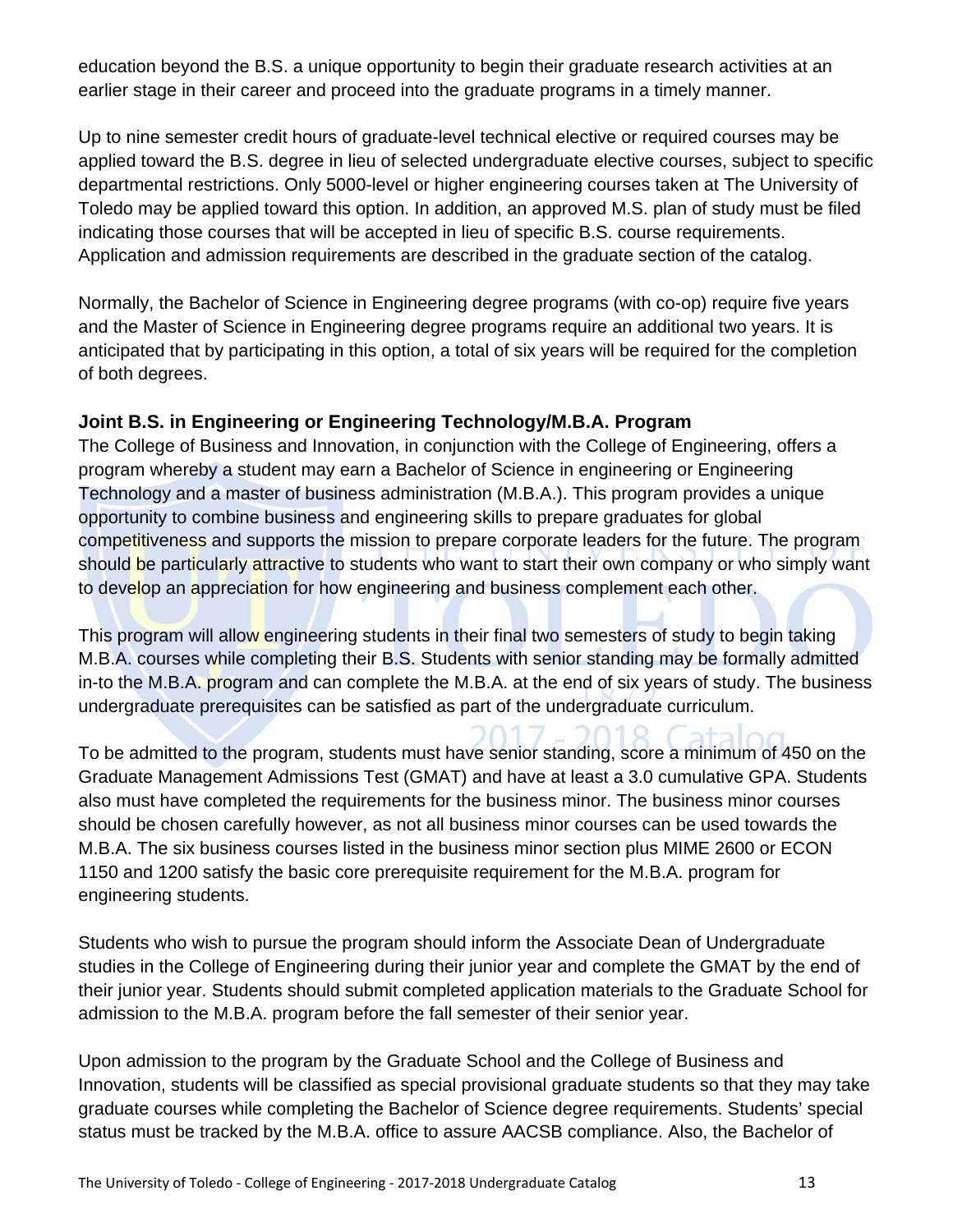Science in Engineering or Engineering Technology must be granted in a semester prior to graduating with the M.B.A.

To satisfy the requirements for the M.B.A., students must complete all of the core and elective required courses in the M.B.A. program. By choosing the correct courses, this may be accomplished with six undergraduate and eleven graduate-level business courses.

Normally, the Bachelor of Science in Engineering degree programs (with co-op) require five years, and the M.B.A. would require an additional two years. It is anticipated that by enrolling in the two programs simultaneously, a total of six years will be required for completion of both degrees. Similarly, for Engineering Technology students, the degree program normally requires four years, and the M.B.A. program would require an additional two years. It is anticipated that by enrolling in the two programs simultaneously, a total of five and one half years will be required for completion of both degrees.

## **Presumptive Admission Program to the University of Toledo College of Law**

Through the UT Advantage program, students who graduate with a Bachelor of Science degree from the College of Engineering, have a minimum GPA of 3.4, have an LSAT score at or above the 50th percentile for the previous year's entering class at Toledo Law, and have not committed an act or acts reflecting unsatisfactory character and fitness (e.g., a felony, an academic suspension) will be presumptively admitted to The University of Toledo College of Law upon submission of a completed application.

2017 - 2018 Catalog

## **College of Engineering Faculty**

**Department of Bioengineering** 

**Halim Ayan**, 2012, Assistant Professor B.S., Ege University; Ph.D., Drexel University

**Aisling Coughlan**, 2016, Assistant Professor B.S., M.S., Ph.D., University of Limerick

**Brent D. Cameron**, 2000, Associate Professor B.S.B.E., M.S.B.E., Ph.D., Texas A&M University

**Ronald L. Fournier**, 1985, Professor B.S.Ch.E., M.S.Ch.E., Ph.D., The University of Toledo; P.E. (Ohio)

**Vijay K. Goel**, 2000, Distinguished University Professor & McMaster-Gardner Endowed Chair B.E., Panjabi University; M.E., Roorkee University; Ph.D., University of New South Wales

**Mohamed Samir Hefzy**, 1987, Professor and Associate Dean of Graduate Studies B.S., Cairo University; B.S., Ainshams University; M.S., Ph.D., University of Cincinnati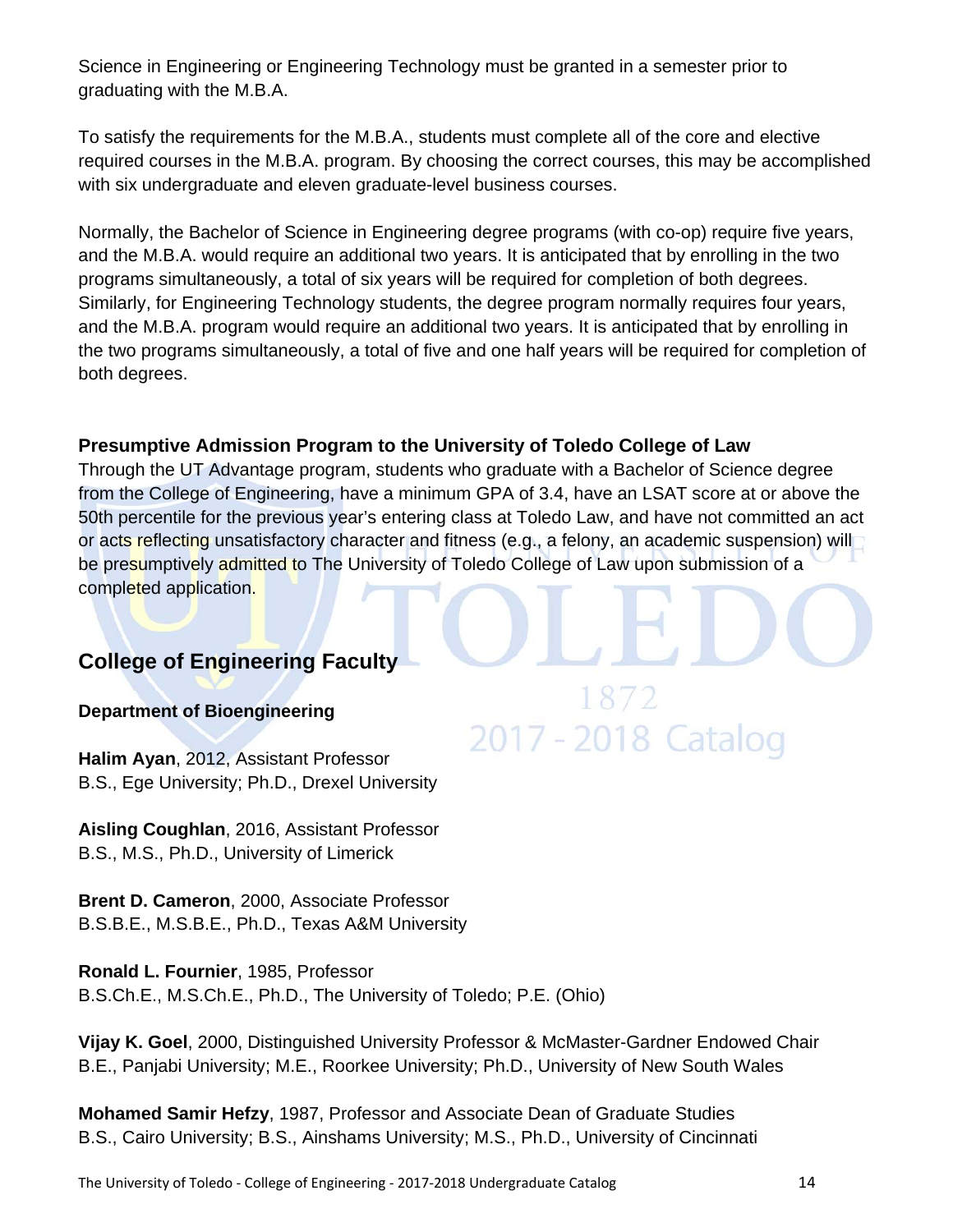**Jian-yu Lu**, 1997, Professor B.S.E.E., Fudan University; M.S., Tongji University; Ph.D., Southeast University

**Scott C. Molitor**, 2000, Associate Professor and Associate Dean of Undergraduate Studies B.S.E., University of Michigan; Ph.D., Johns Hopkins University School of Medicine

**Arunan Nadarajah**, 1996, Professor, Graduate Program Director and Chair B.Tech.Ch.E., Indian Institute of Technology; M.S.Ch.E., Ph.D., University of Florida

**Patricia A. Relue**, 1993, Professor B.S.Ch.E., The University of Toledo; M.S.ChE., Ph.D., University of Michigan

**Eda Yildirim-Ayan**, 2010, Assistant Professor B.S. Ege University; M.S., Izmir Institute of Technology; Ph.D., Drexel University

## *Emeritus Faculty*

**Vikram J. Kapoor**, 1994, Professor & Dean Emeritus M.S., Ph.D., Lehigh University

#### **Department of Chemical Engineering**  UNIVERSITY H.

**Ana C. Alba-Rubio**, 2015, Assistant Professor B.S.Ch.E., University of Malaga; Ph.D., Autonomous University of Madrid & ICP-CSIC

**Rongrong Chen**, 2017, Associate Professor B.S. Phys. Chem., Xiamen University; Ph.D., Case Western Reserve University

**Maria R. Coleman**, 1998, Professor B.S.Ch.E., Louisiana Tech University; Ph.D., The University of Texas at Austin; PE (Arkansas)

**Dong-Shik Kim**, 2000, Professor and Undergraduate Program Director B.S.Ch.E., M.S.Ch.E., Seoul National University; Ph.D., University of Michigan; PE (Michigan)

**Yakov Lapitsky**, 2009, Associate Professor and Graduate Program Director B.S. Chem., B.S.Ch.E., University of Minnesota; Ph.D., University of Delaware

**Steven E. LeBlanc**, 1980, Professor and Interim Dean B.S.Ch.E., The University of Toledo; M.S.Ch.E., Ph.D., University of Michigan; PE (Ohio)

**Matthew W. Liberatore**, 2015, Professor B.S.Ch.E., University of Illinois - Chicago; M.S.Ch.E., Ph.D., University of Illinois - Urbana-Champaign

**G. Glenn Lipscomb**, 1994, Professor and Chair B.S.Ch.E., University of Missouri - Rolla; Ph.D., University of California - Berkeley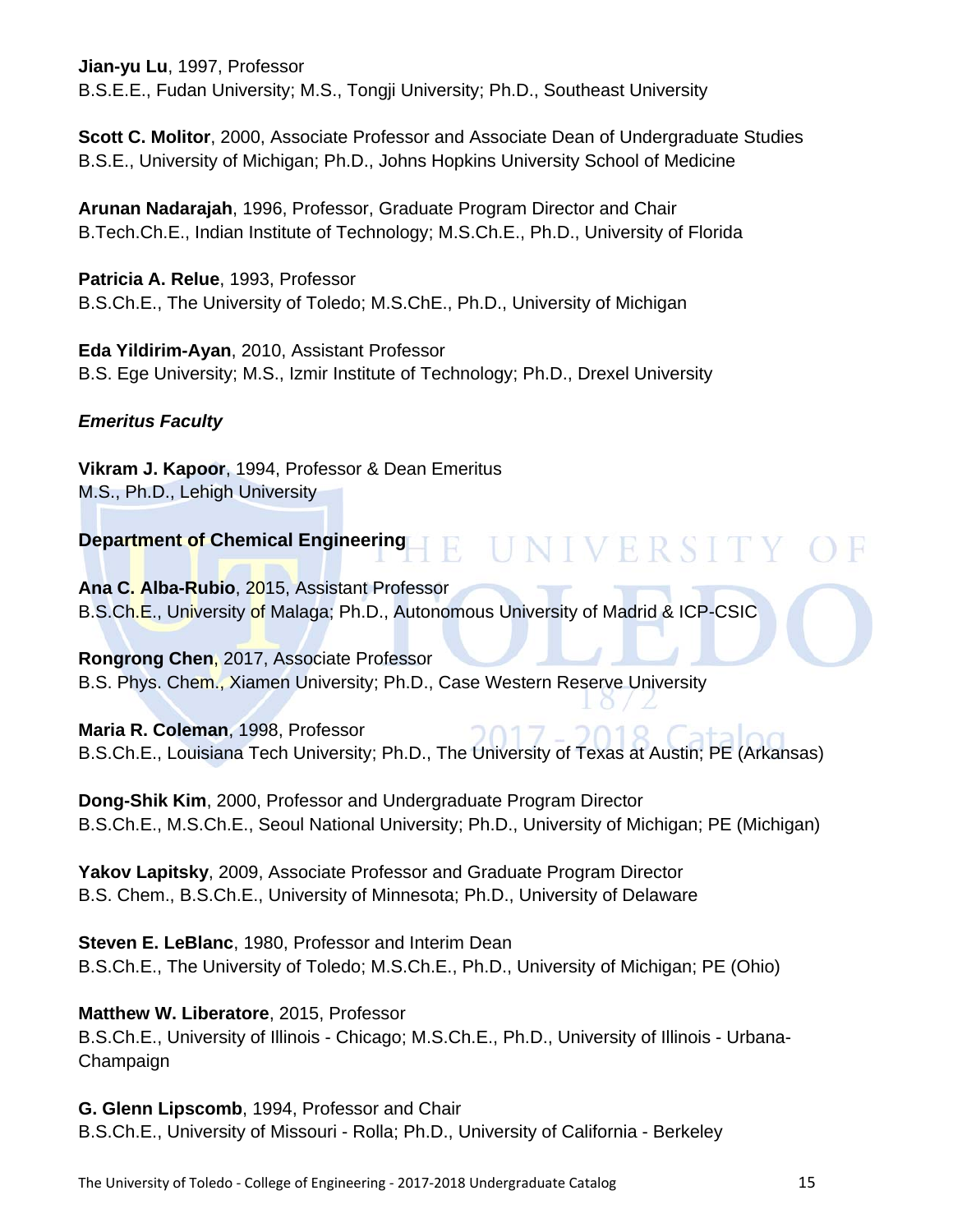#### **Thehazhnan Ponnaiyan**, 2015, Lecturer

B.Tech.Ch.E., Anna University; M.B.A., Cardiff University; M.S.Ch.E., Imperial College; Ph.D., The University of Toledo

#### **Constance A. Schall**, 1997, Professor

B.S.Ch.E., Cornell University; M.S.Ch.E., Ph.D., Rutgers University; PE (New Jersey)

#### **Sasidhar Varanasi**, 1984, Professor

B.S.Ch.E., Andhra University; M.S.Ch.E., Indian Institute of Technology - Kanpur; Ph.D., State University of New York - Buffalo

**Sridhar Viamajala**, 2009, Associate Professor B.Tech.Ch.E., Indian Institute of Technology - Kharagpur; Ph.D., Washington State University

#### **Prestige Faculty**

**Martin A. Abraham**, 1996, Professor B.S.Ch.E., Rensselaer Polytechnic Institute; Ph.D., University of Delaware; PE (Oklahoma)

#### *Emeritus Faculty*

E UNIVERSITY **Gary F. Bennet**t, 1963, Professor Emeritus B.S.Ch.E., Queen's University; M.S.Ch.E., Ph.D., University of Michigan; PE (Ontario)

**John P. Dismukes**, 1996, Professor Emeritus B.S.Chem., Auburn University; Ph.D., University of Illinois

**Saleh A. Jabarin,** 1987, Distinguished University Professor, Professor Emeritus B.A., Dartmouth College; M.S., Polytechnic Institute of New York; Ph.D., University of Massachusetts

**Millard L. Jones**, 1966, Professor Emeritus B.S.Ch.E., University of Utah; M.S.Ch.E., Ph.D., University of Michigan

**James W. Lacksonen**, 1967, Professor Emeritus B.S.Ch.E., M.S.Ch.E., Ph.D., The Ohio State University; PE (Ohio)

**Leslie E. Lahti**, 1967, Professor Emeritus B.S.Ch.E., Tri-State College; M.S.Ch.E., Michigan State University; Ph.D., Carnegie Mellon University, PE (Ohio)

**Bruce E. Poling**, 1990, Professor Emeritus B.S.Ch.E., M.S.Ch.E., The Ohio State University; Ph.D., University of Illinois - Urbana-Champaign; PE (Missouri)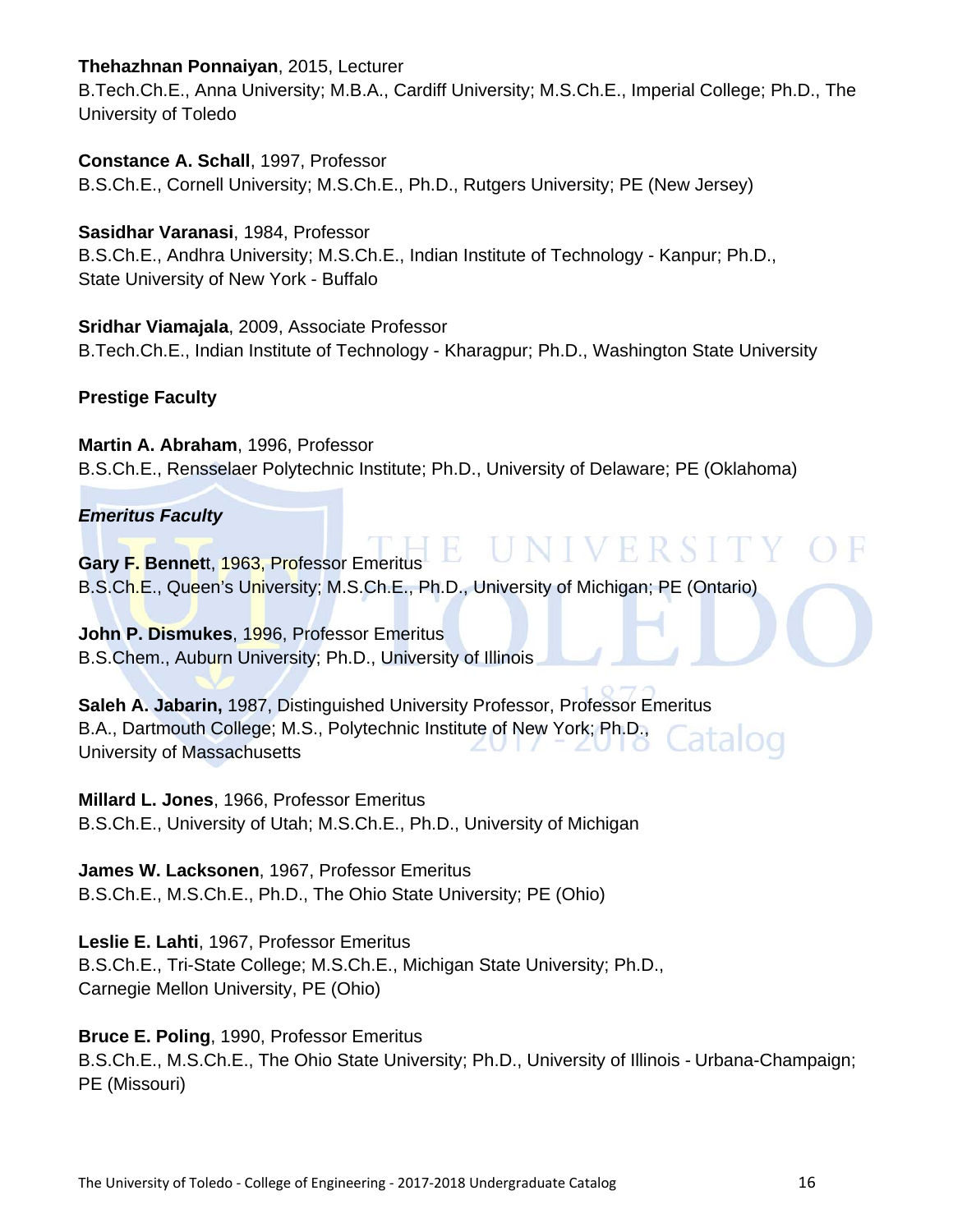## **Department of Civil and Environmental Engineering**

**Defne Apul**, 2004, Professor B.S., Ch.E., Bogazici University; M.S. Env.E., Michigan Technological University; Ph.D., University of New Hampshire; P.E. (Ohio)

**Yein Juin Eddie Chou**, 1989, Professor B.S., M.S.C.E., National Taiwan University; Ph.D., Texas A & M University; PE (Ohio)

**Cyndee Gruden**, 2003, Professor and Associate Chair B.S.C.E, M.S., University of New Hampshire; Ph.D., University of Colorado at Boulder; PE (New Hampshire)

**Serhan Guner**, 2015, Assistant Professor B.S., Dokuz Eylul University; M.S., Istanbul Technical University; Ph.D., University of Toronto; PEng. (Ontario) **Liangbo Hu**, 2011, Associate Professor B.E., Tongji University; M.S., Ph.D., Duke University

**Ashok Kumar**, 1980, Professor and Chair B.S.E., Aligarh University; M.S., University of Ottawa; Ph.D., University of Waterloo; PE (Alberta)

**Douglas K. Nims**, 1991, Professor B.S.C.E., M.S., The Ohio State University; M.B.A., University of Michigan; Ph.D., University of California - Berkeley; PE (California)

**Azadeh Parvin,** 1993, Professor B.S.C.E., M.S., D.Sc., George Washington University

**Brian W. Randolph**, 1987, Professor, Executive Associate Dean for Academic Affairs B.S.C.E., M.S., University of Cincinnati; Ph.D., The Ohio State University; PE (Ohio)

**Youngwoo Seo**, 2009, Associate Professor B.S., MS Civil Engineering, Sungkyunkwan University; Ph.D., Environmental Engineering, University of Cincinnati

## *Emeritus Faculty*

**Donald I. Angelbeck**, 1971, Professor Emeritus B.S.C.E., M.S.C.E., Washington University; Ph.D., Purdue University; PE (Ohio, Michigan)

**Gerald R. Frederick**, 1966, Professor Emeritus B.S.C.E., The University of Toledo; M.S., Ph.D., Purdue University; PE (Ohio)

**Kuan-Chen Fu**, 1967, Professor Emeritus B.S.C.E., Taiwan College of Engineering; M.S.C.E., Ph.D., University of Notre Dame; PE (Indiana)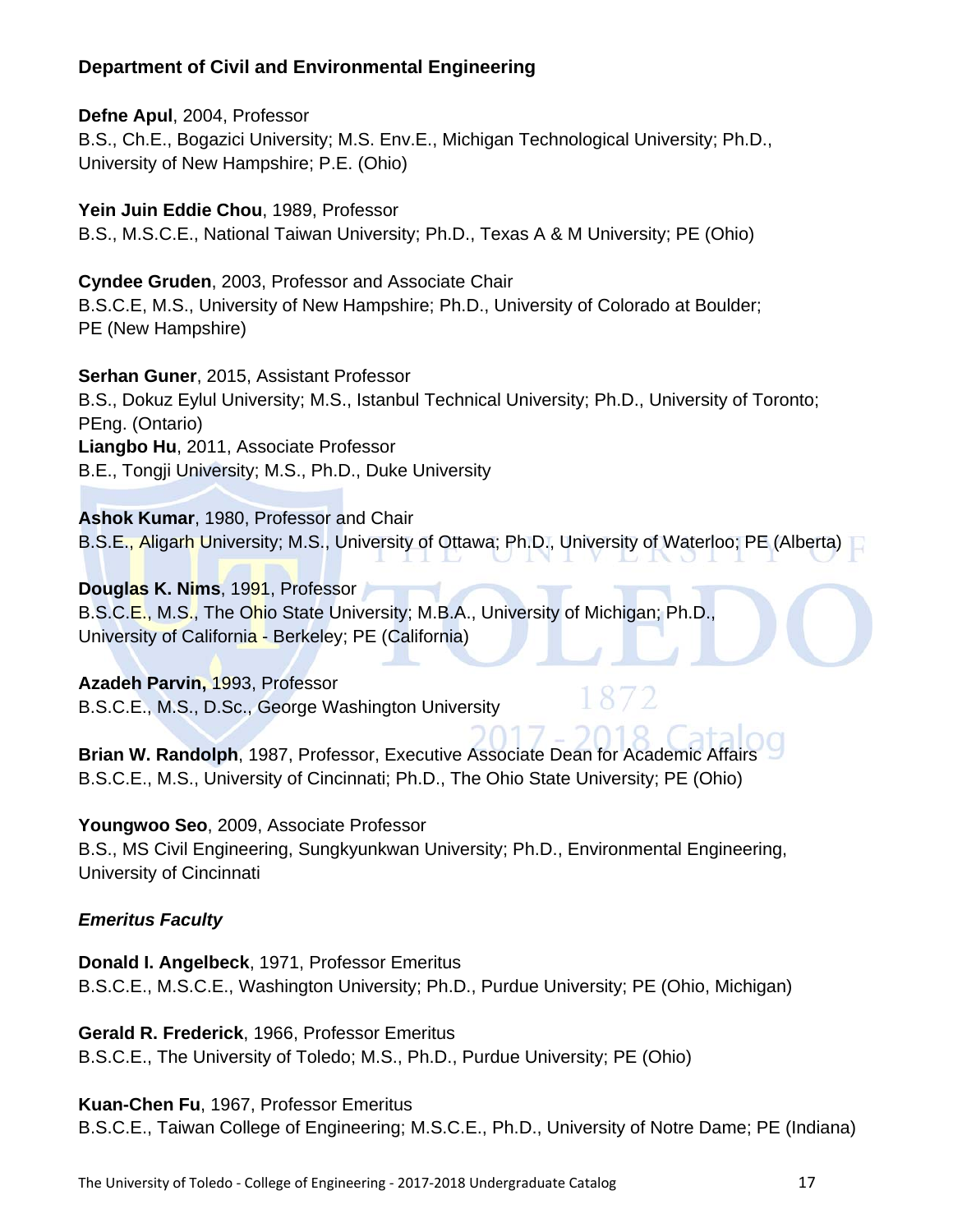**Jiwan D. Gupta**, 1980, Professor Emeritus

B.E.C.E, University of Jabalpur; Ph.D., University of Waterloo; PE (Ohio)

## **Andrew G. Heydinger**, 1982, Professor Emeritus

B.S.C.E., University of Cincinnati; M.S.C.E., University of Pittsburgh; Ph.D., University of Houston; PE (Ohio)

**Benjamin Koo**, 1965, Professor Emeritus B.S.C.E., St. John's University in Shanghai; M.S., Ph.D., Cornell University; PE (Ohio, New York)

**Naser Mostaghel**, 1990, Professor Emeritus B.S., Abadan Institute of Technology; M.S., Ph.D., University of California - Berkeley; PE (Iran)

**George J. Murnen**, 1958, Professor Emeritus

B.S.C.E., The University of Toledo; M.S., University of Illinois; Ph.D., University of Notre Dame; PE (Ohio)

**Mark A. Pickett**, 1983, Professor Emeritus B.S.C.E., Marquette University; M.S.C.E., Ph.D., University of Connecticut; PE (Ohio, Wisconsin)

**Department of Electrical Engineering and Computer Science** 

**Mansoor Alam, 1989, Professor and Chair** B.S.E.E, Aligarh University; M.S., Ph.D., Indian Institute of Science

**Jackson Carvalho**, 2008, Associate Professor M.S., Electrical Engineering, University of Maine; PhD, Computer Science, University of Western Ontario, Canada

2017 - 2018 Catalog **Vijay Devabhaktuni**, 2008, Professor B.Eng. M.Sc. Birla Institute of Technology and Science, India; Ph.D. Carleton University; Canada

**Daniel Georgiev**, 2006, Associate Professor and Graduate Program Director M.S., Physics, Sofia University, Bulgaria; Ph.D., Electrical and Computer Engineering and Computer Science, University of Cincinnati

**Gerald R. Heuring**, 1987, Assistant Professor B.S.C.S.E., B.S.I.E., M.S.I.E., University of Toledo; Ph.D., University of Illinois Urbana-Champaign

**Ahmad Y. Javaid**, 2016, Assistant Professor B.S. Computer Eng, Aligarh University: Ph.D., University of Toledo

**Anthony D. Johnson**, 1988, Associate Professor Dip. Ing. (Electrical Engr.), Ph.D., University of Belgrade

The University of Toledo - College of Engineering - 2017-2018 Undergraduate Catalog *Mathematics* 18 **Weng Kang**, 2000, Associate Professor M.S., Physics, Ohio University; M.S., Ph.D., Electrical Engineering, University of Tennessee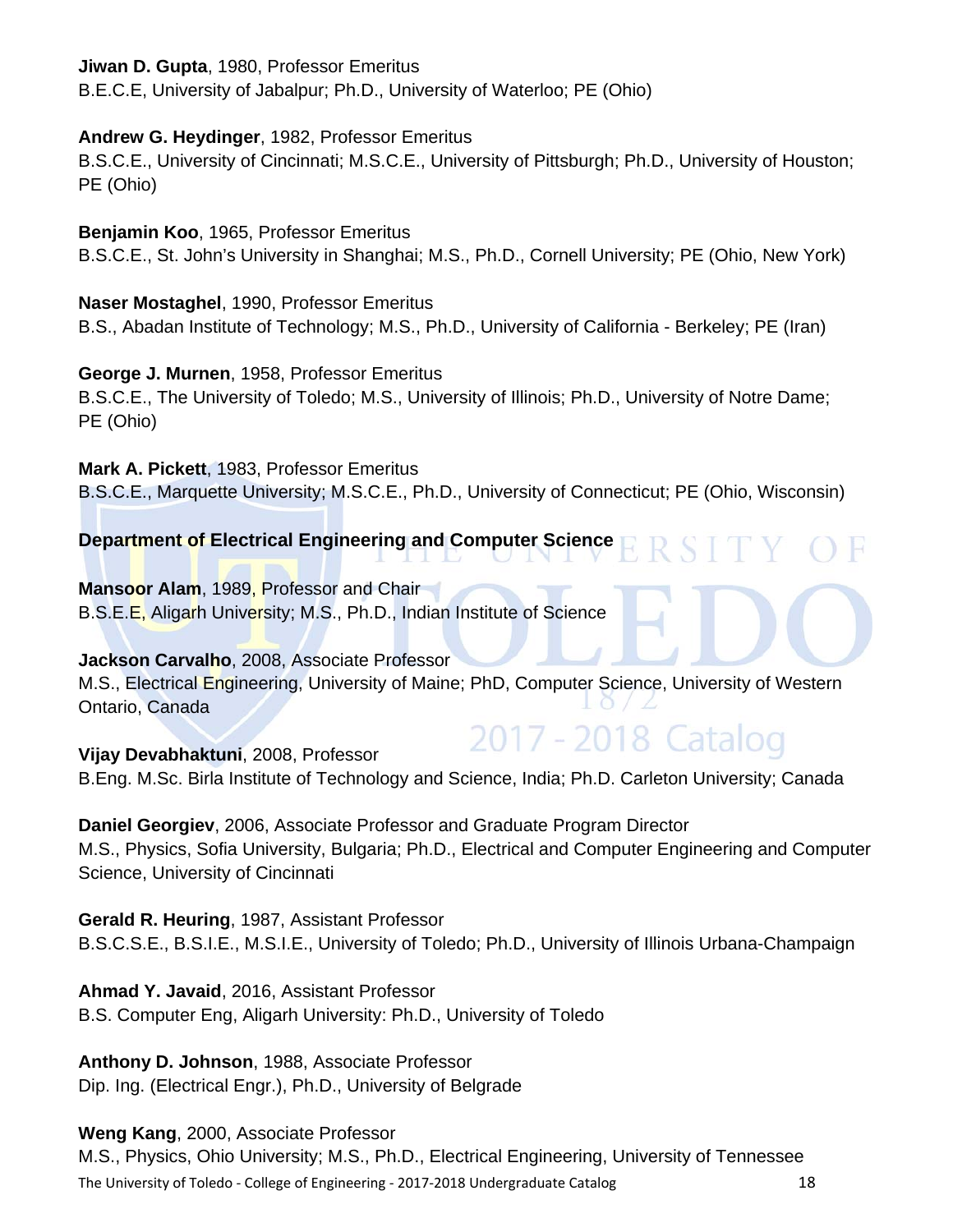**Devinder Kaur**, 1989, Associate Professor

M.S. (Physics), Panjab University; M.S. (Medical Physics), University of Aberdeen; M.S., Ph.D., Wayne State University

**Raghav Khanna**, 2015, Assistant Professor B.S., M.S., Ph.D. (Electrical Engineering), University of Pittsburgh

**Junghwan Kim**, 1988, Professor B.S., Seoul National University; M.S., Ph.D., Virginia Polytechnic Institute & State University; PE (Ohio)

**Henry F. Ledgard**, 1989, Professor B.S. (E.E.), Tufts University; M.S., Ph.D., Massachusetts Institute of Technology

**Richard G. Molyet**, 1980, Lecturer, Undergraduate Program Director and Professor Emeritus B.S.E.E., M.S.E.E., Ph.D., University of Toledo

## **Mohammed Y. Niamat**, 1990, Professor

B.Sc. (E.E.), M.E., Aligarh University; M.Sc., University of Saskatchewan; Ph.D., The University of Toledo Ħ. NIVERSIT

**Ezzatollah Salari**, 1985, Professor B.S.E.E., Iran College of Science & Technology; M.S., Ph.D., Wayne State University

**Gursel Serpen**, 1993, Associate Professor B.S.E.E., Air Force Academy - Turkey; M.S.E.E., Air Force Institute of Technology; Ph.D., Old Dominion University

#### 2017 - 2018 Catalog **Lawrence Thomas**, 2010, Assistant Professor B.A., Computer Science, University of Tennessee; M.S., Ph.D., Computer Science, Vanderbilt University

**Kevin Xu**, 2015, Assistant Professor BASc., (EE), University of Waterloo; M.S.E (EE) and Ph.D. (EE: Systems), University of Michigan

## *Emeritus Faculty*

**Adel H. Eltimsahy**, 1968, Professor Emeritus B.S.E.E., Cairo University; M.S.E.E., Ph.D., University of Michigan

**Donald J. Ewing**, 1954, Professor Emeritus B.S.E.E., University of Toledo; M.S.E.E., Massachusetts Institute of Technology; Ph.D., University of **Wisconsin** 

**John Hemdal**, 1986, Professor Emeritus B.S.E.E., M.S.E.E, Ph.D., E.E., Purdue University

The University of Toledo - College of Engineering - 2017-2018 Undergraduate Catalog *Mathematics* 19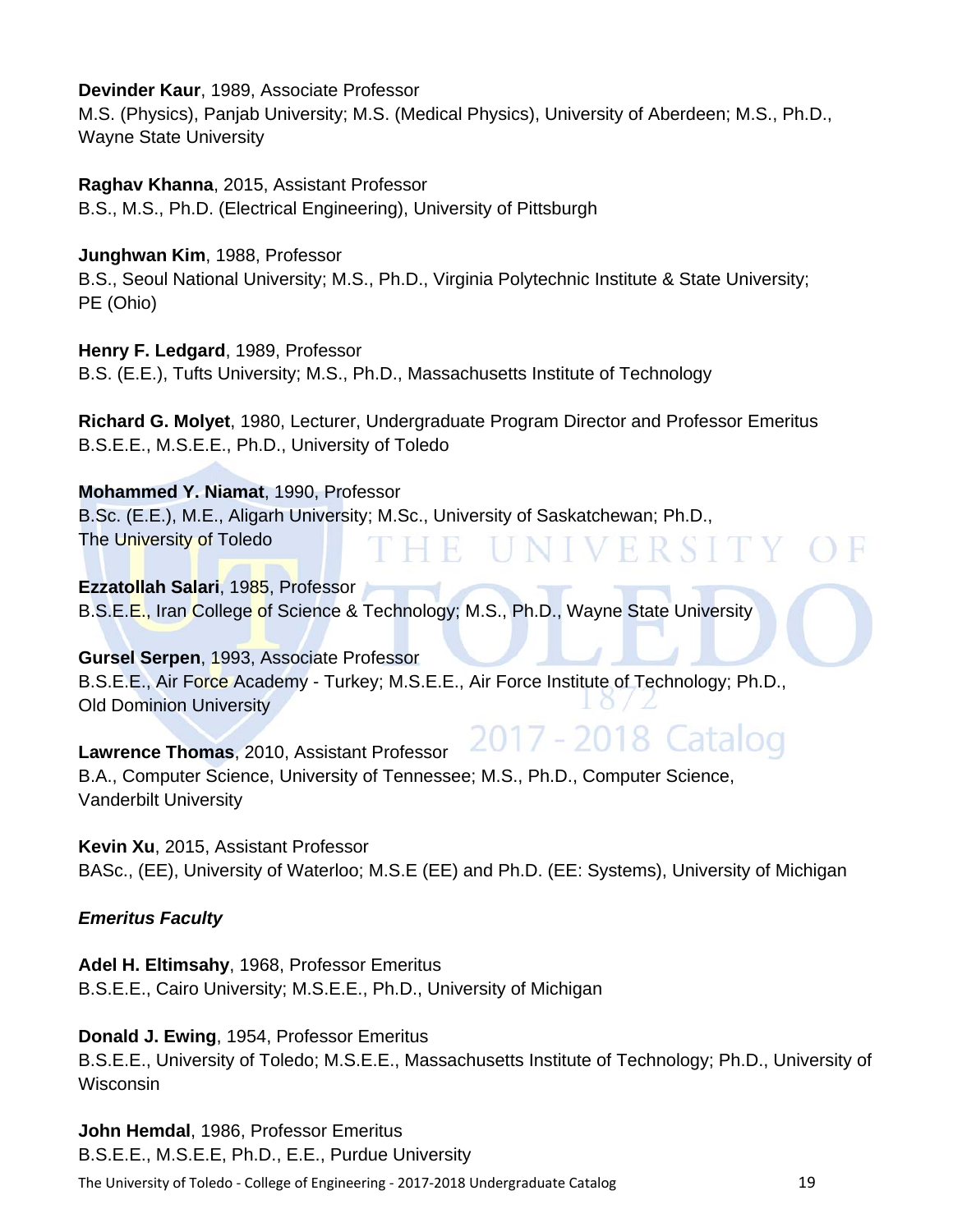**Mohsin M. Jamali**, 1984, Professor Emeritus B.S.E.E., Aligarh University; M.S.E.E., University of Saskatchewan; Ph.D., University of Windsor

**Vikram J. Kapoor**, 1994, Professor and Dean Emeritus M.S., Ph.D., Lehigh University

**Roger J. King**, 1983, Professor Emeritus B.S.E.E., M.S.E.E., Ph.D., University of Toledo

**Subhash Kwatra**, 1977, Professor Emeritus B.E., M.E., Birla Institute; Ph.D., University of South Florida

**Thomas A. Stuart**, 1975, Professor Emeritus B.S.E.E., University of Illinois; M.E., Ph.D., Iowa State University; PE (Ohio)

## *Prestige Faculty*

**Robert Collins**, NEG Endowed Chair and Professor of physics Ph.D., Harvard University

**Xunming Deng**, 1996, Professor, Department of Physics M.S., Ph.D., University of Chicago UNIVERS H

**Robert Green**, 2012, Assistant Professor, Bowling Green State University Ph.D. University of Toledo

**Sanjay Khare**, Professor of Physics B.Sc., Bombay University – India; M.Sc., Indian Institute of Technology – India; Ph.D., University of Maryland

Catalog **Jordan Ringenberg**, 2014, Assistant Professor, University of Findlay Ph.D., University of Toledo

**Sirnivas Vemuru**, 2010, Professor, Ohio Northern University Ph.D., University of Toledo

## **Department of Mechanical, Industrial and Manufacturing Engineering**

**Abdollah A. Afjeh**, 1984, Professor and Chair B.S.M.E., Arya Mehr University of Technology; M.S.M.E., Ph.D., The University of Toledo; PE (Ohio)

**Lesley Berhan**, 2004, Associate Professor B.S., University of West Indies; M.S., M.I.T., Ph.D., University of Michigan

#### **Sarit Bhaduri** , 2007, Professor

B.S., MS Physics, Indian Institute of Technology; Ph.D. State University of New York at Stony Brook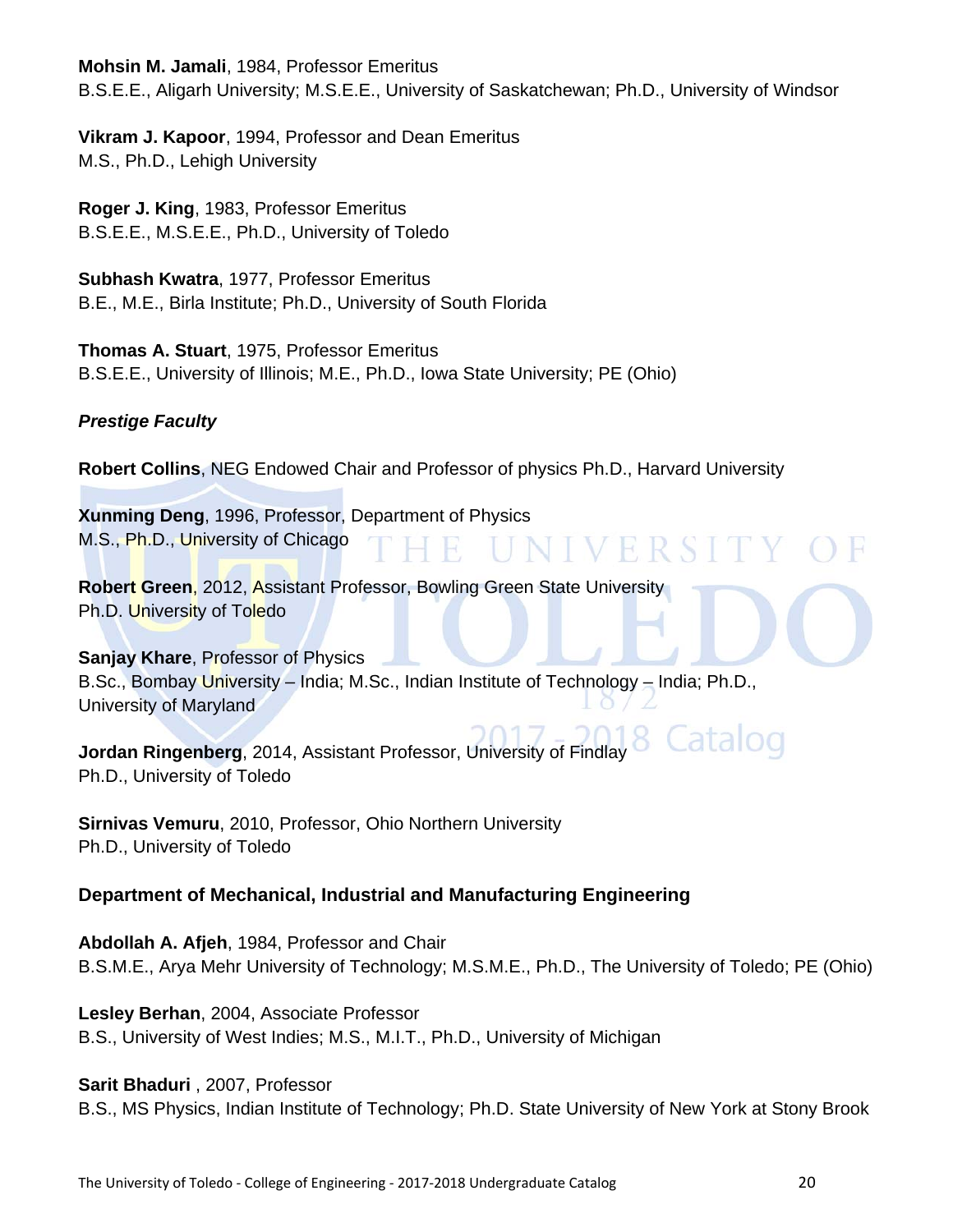**Sorin Cioc,** 2004, Clinical Assistant Professor

M.S.A.E., D.A.E., Polytechnic University of Bucharest, Ph.D., The University of Toledo

## **Mohammad Elahinia**, 2004, Professor

B.S., KN Toosi University of Technology; M.S. Tehran Polytechnic; M.S. Villanova University; Ph.D., Virginia Polytechnic University

**Ali Fatemi**, 1987, Distinguished University Professor B.S.C.E., M.S.C.E., Ph.D., University of Iowa

**Matthew Franchetti**, 2008, Associate Professor, Associate Chair and Undergraduate Program **Director** 

B.S., M.S., Ph.D., Industrial Engineering, The University of Toledo; M.B.A., The University of Toledo, PE (Ohio)

**Mohamed Samir Hefzy**, 1987, Professor and Associate Dean of Graduate Studies B.S., Cairo University; B.S., Ainshams University; M.S., Ph.D., University of Cincinnati; PE (Ohio)

**Andrew Hsu**, 2016, Professor and Provost B.S., North China Institute; M.S., Tsinghua University; M.S., Ph.D., Georgia Institute of Technology

**Duane Hixon**, 2000, Associate Professor B.S., M.S., Ph.D. Georgia Institute of Technology

**Ahalapitiya H. Jayatissa**, 2003, Professor B.Sc., M.Phil., University of Ruhuna, Sri Lanka; Ph.D., Shizuoka University

**Ioan D. Marinescu**, 1997, Professor and Director of Precision Micro-Machining Center B.S., M.S., Polytechnic Institute of Budapest; Ph.D., University of Galatzi

**Efstratios Nikolaidis**, 2000, Professor and Graduate Program Director B.S.E., National Technical University of Athens; M.S., Ph.D., University of Michigan

**Mehdi Pourazady**, 1986, Associate Professor B.S.M.E., University of Science & Technology - Iran; M.S.M.E., University of Michigan; Ph.D., University of Cincinnati

**Reza Rizvi**, 2016, Assistant Professor B.S.M.S.E., M.S.M.S.E., Ph.D., University of Toronto

**Chunhua Sheng**, 2009, Associate Professor B.S., M.S., Nanjing University of Aeronautics and Astronautics; Ph.D., Mississippi State University

**Hossein Sojoudi**, 2016, Assistant Professor B.S.M.E. and M.S.M.E., Sharif University of Technology; Ph.D., Georgia Institute of Technology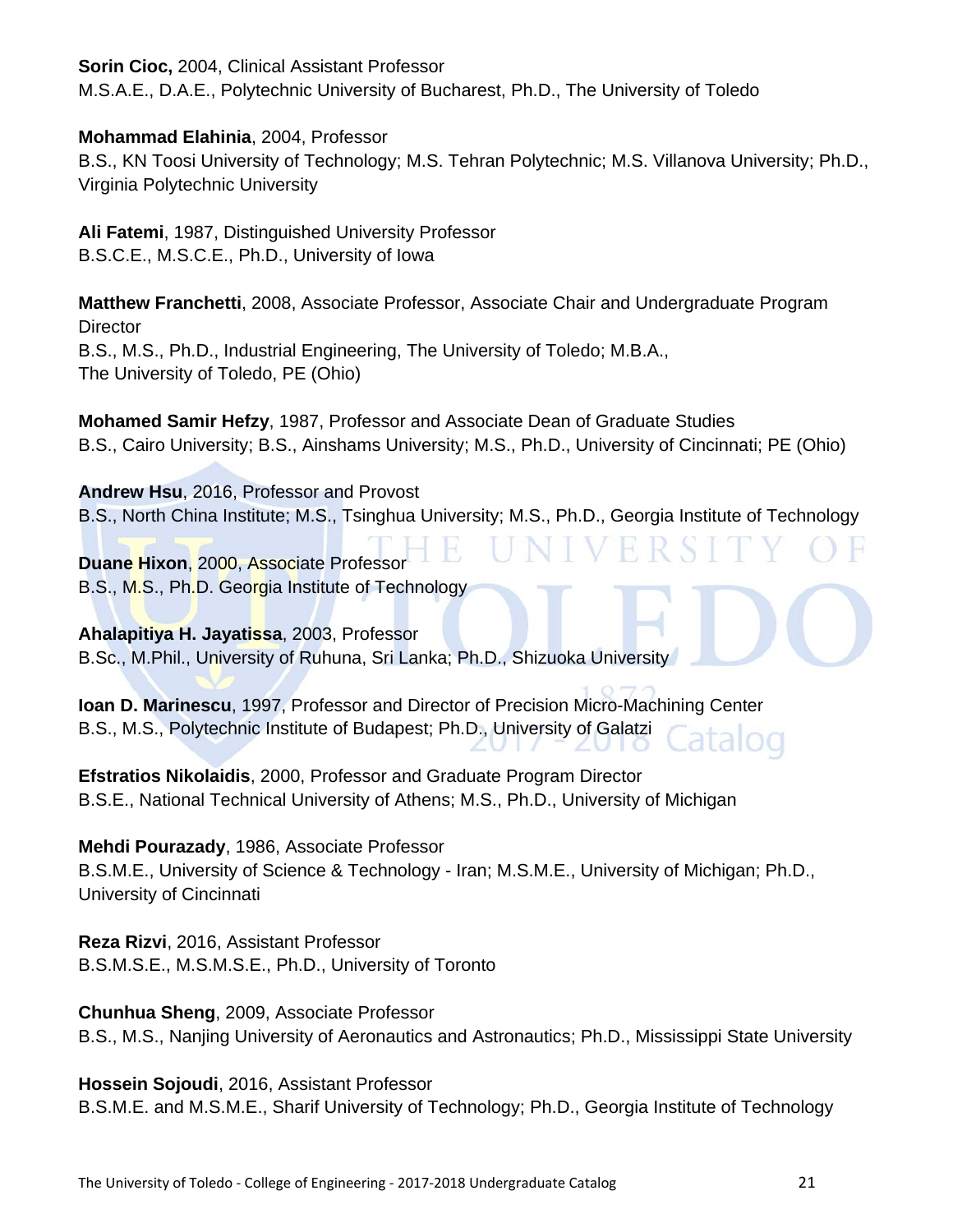**Hongyan Zhang**, 2000, Associate Professor

B.S., Jilin University; M.S., Institute of Metal Research, Chinese Academy of Sciences; Ph.D., The Ohio State University

## *Emeritus Faculty*

**Robert A. Bennett**, 1985, Professor Emeritus B.S., M.S., Ph.D., Wayne State University; M.B.A., The University of Toledo

**Steven N. Kramer**, 1973, Professor Emeritus B.S.M.E., M.S.M.E., Ph.D., Rensselaer Polytechnic Institute; PE (Ohio)

**Theo G. Keith**, 1971, Distinguished University Professor Emeritus B.M.E., Fenn College; M.S.M.E., Ph.D., University of Maryland

**Walter W. Olson**, 1997, Professor Emeritus B.S., U.S. Military Academy; M.S.M.E., Ph.D., Rensselaer Polytechnic Institute; PE (Virginia)

**Phillip R. White**, 1979, Professor Emeritus B.S.M.E., The University of Toledo; M.S.M.E., Ph.D., Purdue University

## **Department of Engineering Technology**

**Linda S. Beall**, 2007, Associate Lecturer and Interim Chair B.A., Sarah Lawrence College; M.F.A Pratt Institute; M.Arch. Southern California Institute of **Architecture** 

**Carmen Cioc**, 2013, Assistant Professor and Mechanical Engineering Technology Undergraduate Program Director M.S.A.E, Polytechnic University of Bucharest, M.S., Ph.D., University of Toledo

**Gary Daugherty,** 2014, Lecturer B.S.C.E., M.S.I.E., University of Toledo

**William T. Evans**, 1986, Professor and Electrical Engineering Technology Undergraduate Program **Director** 

B.S.E.E., University of Illinois; M.S.E.E., Ph.D., University of Toledo; PE (Ohio, Indiana)

**Cyrus K. Hagigat**, 2002, Associate Professor B.S.M.E., University of Maryland; M.S.C.S., Central Michigan University; M.S.M.E.,

University of Akron; Ph.D., Case Western Reserve University; PE (Ohio)

**Nicholas Kissoff**, 1999, Associate Professor, Construction Engineering Technology Undergraduate Program Director and Director of Assessment and Accreditation B.S.C.E., M.S.C.E., Ph.D., University of Toledo; PE (Ohio, Michigan)

ERSITY